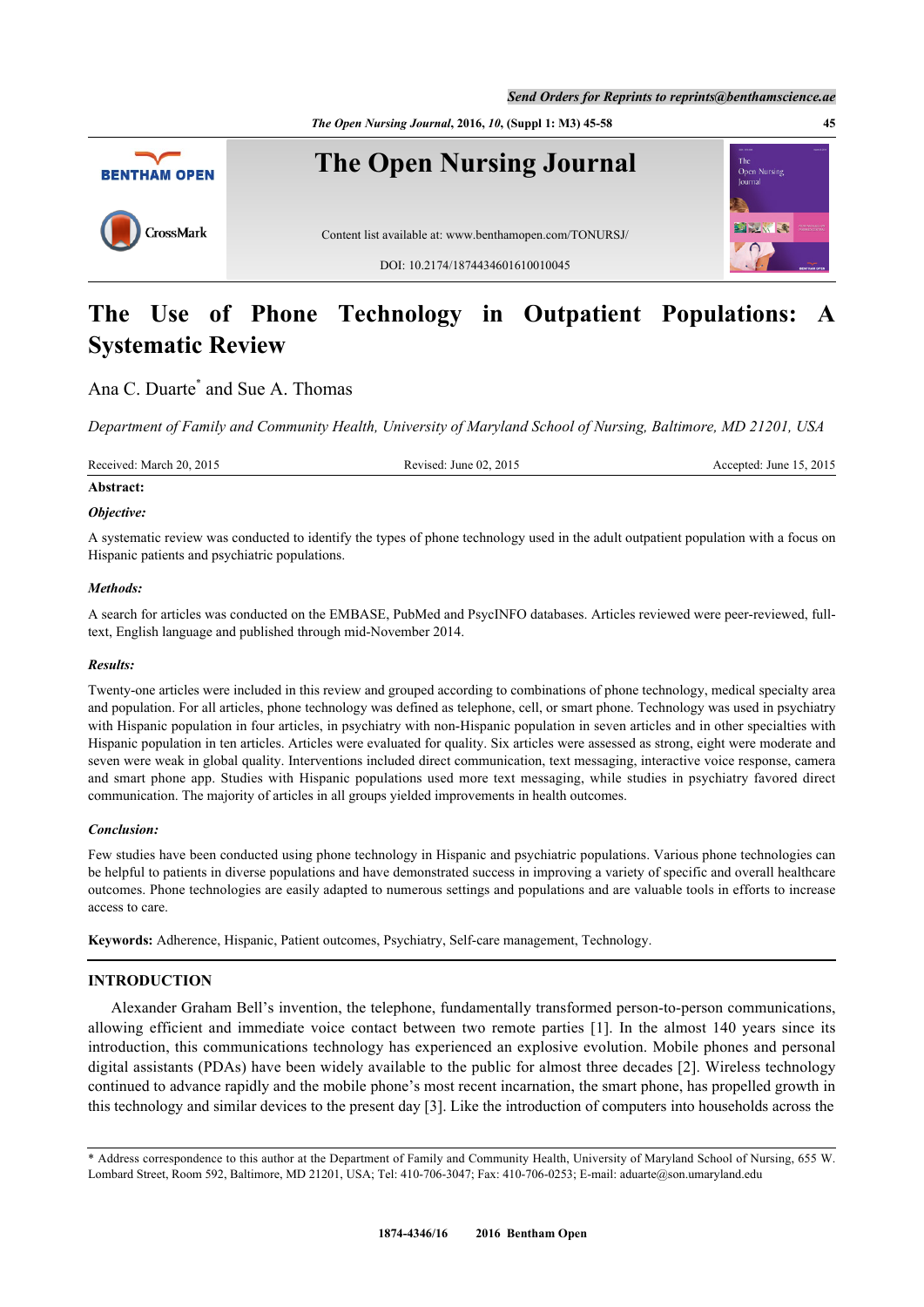globe, the evolution of mobile technology has changed the way people communicate and access information.

The term Digital Divide refers to inequalities in access to internet. While this situation may have been the case in the past, this gap has been shrinking at a very rapid pace. Year-end estimates for 2014 worldwide cell phone subscriptions in developed countries were expected to near 1.5 billion, which translates to approximately 121 subscriptions per 100 inhabitants [[4](#page-10-3)]. Today, cell phone ownership among Americans is at 91%, minority groups are more likely to use a smart phone for internet access, and Blacks, whites, and Hispanics are equally likely to own mobile phones [\[5](#page-10-4), [6\]](#page-10-5). Additionally, 80% of smart phone owners surveyed worldwide by the analytics software company FICO were interested in using their phones for healthcare communications, specifically seeking reminders of upcoming appointments (76%) as well as reminders to make appointments or take medications (69%) [[7\]](#page-11-0). A 2013 PEW survey found that 56% of American adults own a smart phone as opposed to more basic cell phone models, up from 46% the year before and 35% two years prior [\[8](#page-11-1)]. This growth trends across gender, age, race, and cultural/ethnic demographics. The high rates of ownership and usage of the instruments to access health information on the internet, as well as strong user preferences for healthcare communications *via* smart phone, suggest that this widespread personal technology can be useful in reducing health disparities and improving access to healthcare *via* increased communication [[7](#page-11-0)[, 9](#page-11-2)[, 10\]](#page-11-3).

Mental health issues are of serious concern and place a great burden on all levels of society. Individuals, families, and entire communities are affected, and access to care is a barrier worldwide. The gaps between mental healthcare demand and supply are estimated at 76%-85% in low and middle-income countries and between 35% and 50% in highincome countries by the World Health Organization (WHO) [\[11\]](#page-11-4). U.S. Healthy People 2020 guidelines identify increasing access to mental health and a focus on prevention as important goals, placing increased demands on both mental and physical healthcare resources [[12](#page-11-5)]. Improved adherence to treatment regimens yields improved patient outcomes. Despite increased demand and attempts to address it, patients continue to have trouble adhering to both appointments and medication regimens resulting in sub-optimal outcomes [\[13](#page-11-6) - [18\]](#page-11-7).

Several reviews have examined the use of cell and voice technology in enhancing self-care and disease management, behavioral changes, preventive care, and appointment attendance in a variety of healthcare settings, age groups, and health conditions with particular progress in the realm of text messaging interventions [[19](#page-11-8) - [22](#page-11-9)]. The majority of studies identified in these reviews were conducted in countries other than the U.S. While two Cochrane reviews [[21,](#page-11-10) [22](#page-11-9)] examined trials in low, middle, and high-income countries, none of the reviewed studies specifically examined racial, ethnic, or socioeconomic minority groups. Likewise, none of the reviews yielded studies targeting phone interventions in the psychiatric specialty area.

The goal of this review is to identify and evaluate the types of phone technology used in the adult outpatient population, focusing on Hispanic patients and psychiatric populations, two areas not reviewed in depth to the authors' knowledge. The results of this review will identify quality of existing studies and gaps in the literature, both of which will bring to light areas for further research. Innovative technological interventions specifically directed toward these populations, which are vulnerable due to health disparities or the stigma of illness, may lead to improved appointment and medication adherence and yield improved health management and outcomes.

## **METHODS**

#### **Design**

A systematic review was conducted using the guidelines of the Preferred Reporting Items for Systematic Reviews and Meta-Analyses (PRISMA) Statement [\[23](#page-11-11), [24\]](#page-11-12). Relevant articles were identified and selected for ultimate review, synthesis, and grading of the evidence. Because studies were expected to be of diverse types, settings, comparators and outcomes, this systematic review did not lend itself to the additional step of conducting a meta-analysis [[25\]](#page-11-13).

#### **Literature Search**

The PRISMA Statement [\[23](#page-11-11), [24](#page-11-12)] also guided the literature search. *A priori* criteria for inclusion yielded studies that were peer-reviewed, full-text, English language, conducted in any country and involved human subjects over the age of 18. Inclusion criteria used phone technology intervention with either a psychiatric and/or Hispanic population. Specifically excluded were review articles, meta-analyses, case studies, as well as dissertations and poster presentations. Systematic searches were conducted on three electronic databases, EMBASE, PubMed, and PsycINFO (EBSCO). An initial search was performed in early March 2013 for all articles to date; because technology use in healthcare is relatively new, no lower date parameter was used to exclude older studies initially, though during full-text screening,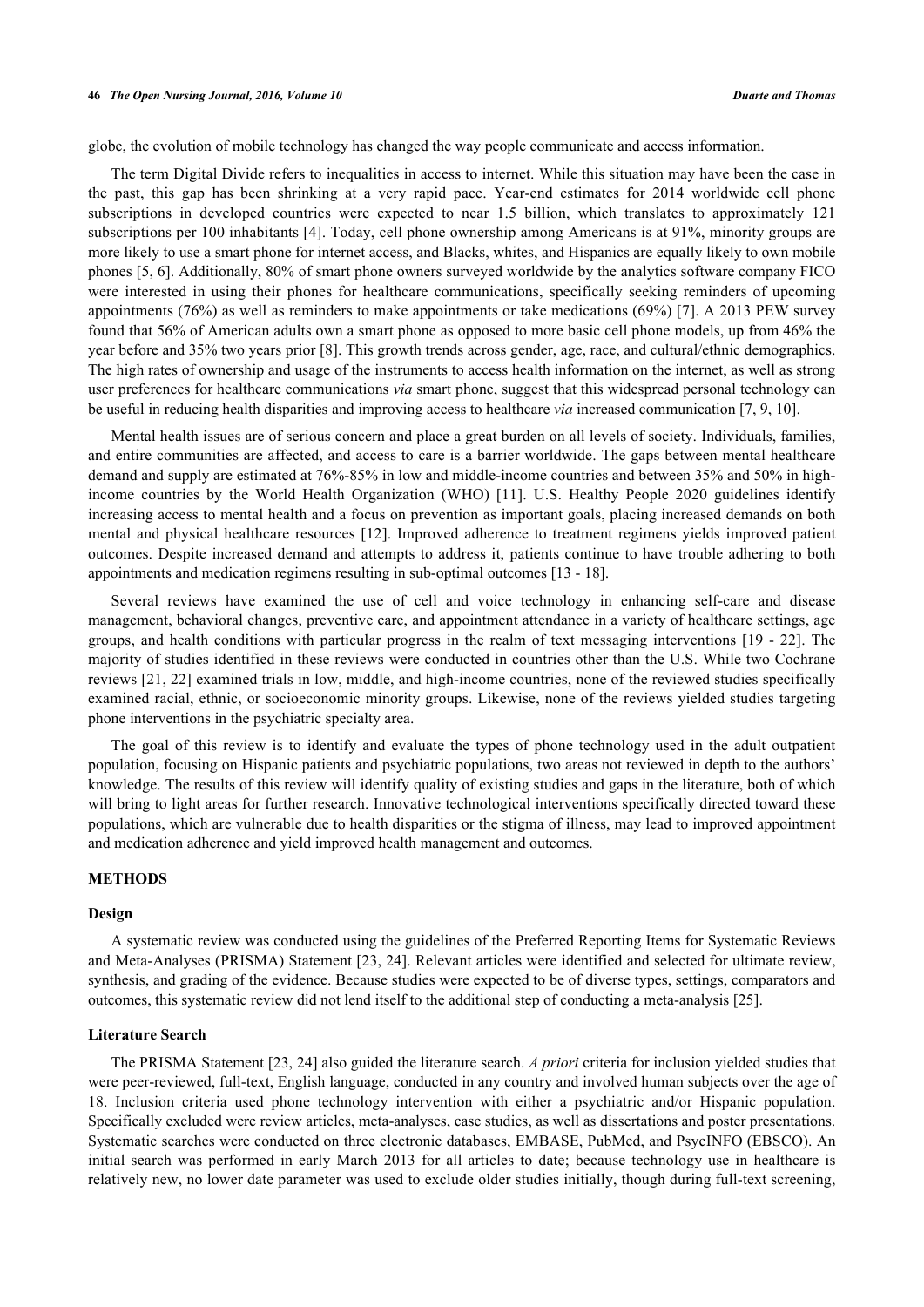articles published before 2003 were eliminated. A second search was conducted in early November 2014 to include new articles since the first search. Google Scholar and hand searches of full-article reference lists were also performed with each series of electronic database searches.

Searches were conducted using various combinations of terms in the following broad categories: psychiatry, adherence, technology, and Hispanic. Specific search terms have been summarized in Table **[1](#page-3-0)**.

Two reviewers independently followed a three-step screening process to narrow down the list of studies for final evaluation in this systematic review: (i) screening by title; (ii) screening by abstract; and (iii) screening of full-text articles. Prior to moving forward, consensus was achieved at each step.

#### **Data Extraction**

Data extraction was performed by one reviewer who created three detailed evidence tables with the following information from each article: author, year, location, study design, sample size, population, setting, technology and intervention, comparators and main outcomes. Both reviewers confirmed accuracy of table data by re-checking against the original articles. Any data discrepancies were discussed and appropriate changes or corrections made. An additional column was added to each evidence table reflecting global quality rating.

#### **Quality Assessment**

Quality of the studies was evaluated using the Qualitative Assessment Tool for Quantitative Studies (QATQS) [[26](#page-11-14), [27\]](#page-11-15). Validity and reliability, in randomized as well as non-randomized studies, have been demonstrated for the QATQS [\[27](#page-11-15), [28](#page-11-16)]. Eight components of quality are examined by the QATQS: (i) selection bias, (ii) design, (iii) confounders, (iv) blinding, (v) data collection, (vi) withdrawals and drop-outs, (vii) intervention integrity, and (viii) analysis appropriate to question. Ratings of strong, moderate or weak are assigned to each of the first six components, in accordance with the tool's guide and dictionary. These individual ratings are combined to produce a global quality rating (Table **2**). Each reviewer performed an independent evaluation, then both came together to discuss discrepancies and arrive at 100% agreement on final study quality ratings.

#### **Article Evaluation**

Each article was analyzed in the context of technology used, population and medical specialty area. Three detailed evidence tables were created, grouping articles by phone technology, population, and specialty and including summarized information from each article, as well as quality rating per the QATQS [\[26](#page-11-14)].

## **RESULTS**

Initial literature searches yielded 1, 757 articles from the databases and hand searches yielded an additional 22 articles (Fig. **[1](#page-3-1)**). Fifty articles were duplicates, leaving 1, 729 articles to be screen by title and abstract. Of these, 1, 384 were excluded on title and 176 were excluded on abstract. After full-text assessment of 169 articles, 21 were retained in the final list for qualitative synthesis [[29](#page-12-0) - [49\]](#page-13-0). The articles were grouped as follows for analysis: (i) four articles using phone technology in psychiatry with Hispanic populations [[34](#page-12-1)[, 36,](#page-12-2) [40](#page-12-3), [49](#page-13-0)], (ii) seven articles using phone technology in psychiatry with non-Hispanic populations [[29](#page-12-0)[, 35](#page-12-4)[, 37](#page-12-5) - [39](#page-12-6), [43,](#page-12-7) [47\]](#page-12-8), and (iii) ten articles using phone technology in other specialties with Hispanic populations [[30](#page-12-9) - [33,](#page-12-10) [41,](#page-12-11) [42](#page-12-12), [44](#page-12-13) - [46](#page-12-14), [48\]](#page-12-15). For all articles, phone technology was defined as telephone, cell, or smart phone. The term psychiatry encompassed articles specific to the field, as well as articles in other disciplines that targeted psychiatry-specific outcomes. Of the 21 studies, ten were randomized controlled studies (RCTs) [[29](#page-12-0) - [31,](#page-12-16) [33](#page-12-10)[, 34](#page-12-1), [40](#page-12-3), [41,](#page-12-11) [46](#page-12-14) - [48](#page-12-15)], nine were cohort studies [[32](#page-12-17)[, 35](#page-12-4) - [38,](#page-12-18) [42](#page-12-12)[, 44](#page-12-13), [45](#page-12-19), [49\]](#page-13-0) and two were controlled clinical trials (CCTs) [[39](#page-12-6)[, 43\]](#page-12-7). With one exception [\[29](#page-12-0)], all articles reported on studies conducted in the United States.

#### **Technology Use in Psychiatry with Hispanic Populations**

Four articles (two RCTs and two cohort studies) [\[34](#page-12-1), [36](#page-12-2), [40,](#page-12-3) [49\]](#page-13-0) described interventions using phone technology in Hispanic populations with outcomes specifically in the realm of psychiatry. Details regarding these studies can be found in Table **[3](#page-5-0)**. A total of 2, 205 participants were included in the studies, the majority in safety net populations [\[40](#page-12-3), [49](#page-13-0)] and the remainder in the general population [\[34](#page-12-1), [36](#page-12-2)]. Two articles [\[34](#page-12-1), [40](#page-12-3)] were of strong quality while one each were found to be of moderate [[36\]](#page-12-2) and weak [\[49](#page-13-0)] quality [[26\]](#page-11-14).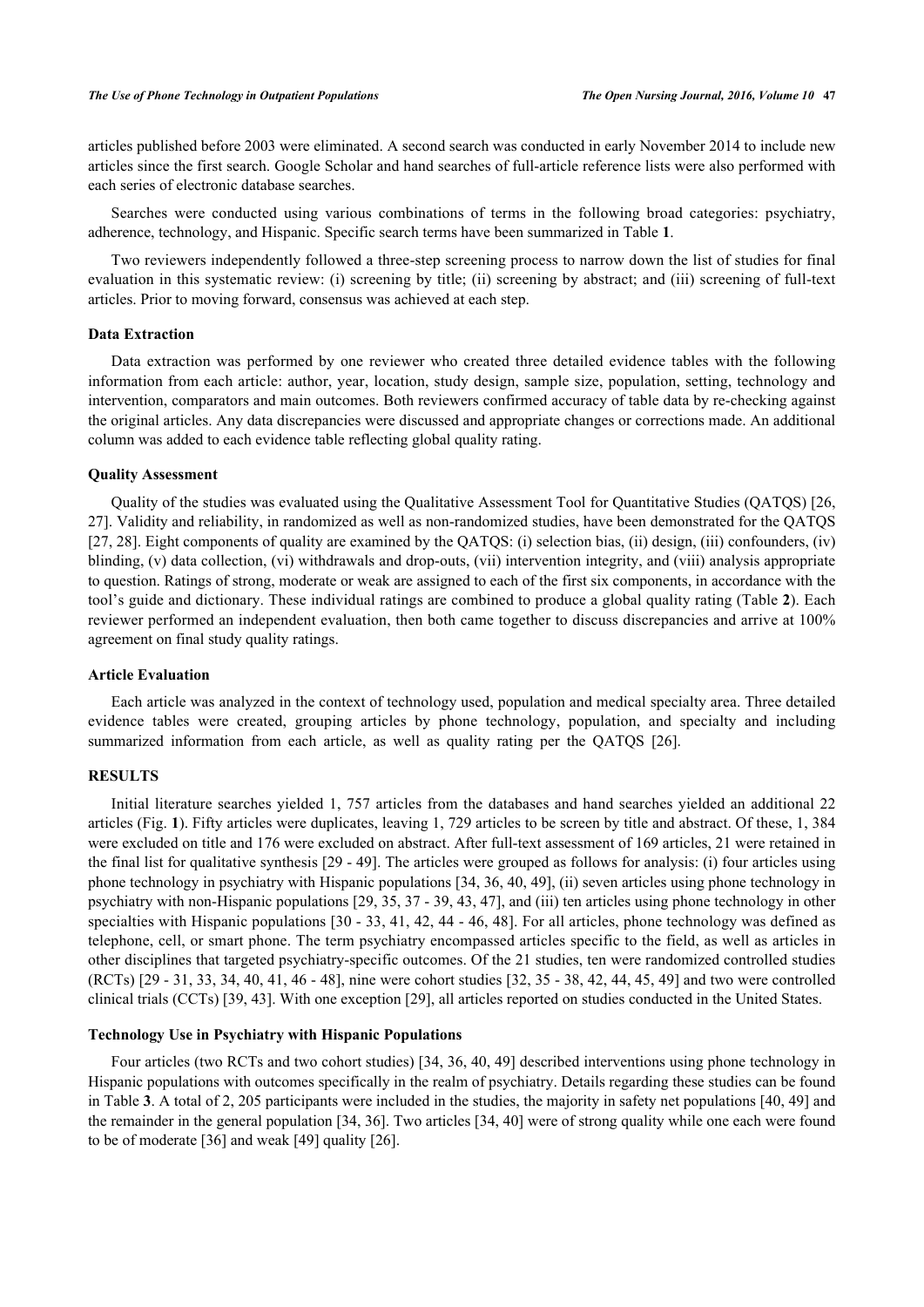#### <span id="page-3-0"></span>**Table 1. Summary of systematic search terms by general category.**

| <b>General Category</b> | <b>Search Terms</b>                                                                                                                                                                                                                                                                                                                                                                               |
|-------------------------|---------------------------------------------------------------------------------------------------------------------------------------------------------------------------------------------------------------------------------------------------------------------------------------------------------------------------------------------------------------------------------------------------|
| Psychiatry              | mental disorders, mental health, mental health services, psychiatric                                                                                                                                                                                                                                                                                                                              |
| Adherence               | adherence, appointment adherence, appointment compliance, compliance, follow up, medication adherence, medication<br>compliance, medication follow up, medication management, patient adherence, patient compliance, self care, self management,<br>treatment adherence, treatment compliance                                                                                                     |
| Technology              | applications, apps, interactive, internet, mhealth, mms, mobile health, multimedia, multimedia, multimedia messag*, short<br>messag*, sms, social media, tablet*, texted, texting, cell phone, cellular phone, computer assisted, internet based, mobile phone,<br>online, smartphone, smart phone, telecommunications, telemedicine, telephone, text messag*, wireless phone, wireless telephone |
| Hispanic                | Central American, Cuban, Hispanic American, Latin American, Mexican, Puerto Rican, Salvadoran, Hispanic*, Latino*,<br>Spanish speaking                                                                                                                                                                                                                                                            |

**Table 2. QATQS assessment and grading criteria.**

| <b>Quality Component</b>         | <b>Assessment Criteria</b>                                                                                                                                       |
|----------------------------------|------------------------------------------------------------------------------------------------------------------------------------------------------------------|
| Selection Bias                   | Degree to which participants are representative of target population<br>Percentage of study candidates who agreed to participate                                 |
| Design                           | Study design<br>Description of randomization process<br>Appropriate randomization sequence                                                                       |
| Confounders                      | Controlling of confounders via design<br>Baseline balance as to confounders                                                                                      |
| Blinding                         | Outcome assessors<br>Participants                                                                                                                                |
| Data Collection                  | Reliability and validity of assessment tools/methods                                                                                                             |
| Withdrawals and Drop-Outs        | Reporting of withdrawal numbers and reasons<br>Percentage of participants completing the study                                                                   |
| Intervention Integrity           | Percentage of participants receiving intended intervention<br>Measurement of consistency of intervention administration<br>Contamination/unintended intervention |
| Analysis Appropriate to Question | Level of allocation and analyses<br>Appropriateness of statistical methods to study design<br>Analyses for intention-to-treat                                    |
| Global Quality Rating            | Strong $=$ 4 strong ratings and 0 weak ratings<br>Moderate $=$ less than 4 strong ratings and 1 weak rating<br>Weak = $2+$ weak ratings                          |

All four articles used phone technology interventions for mental health outcomes, though none specified the type of phone used in the intervention. Two articles described studies in breast cancer survivors; one used telephone psychoeducation to address depression in this population [[34\]](#page-12-1) and the other used therapy and cancer education to help with more general mental health support[[36](#page-12-2)]. The other two articles addressed studies using phone technology for depression in individuals with diabetes; the first provided collaborative care using the telephone [[40\]](#page-12-3) and the second used a telephone interactive voice response (IVR) system[[49](#page-13-0)]. Two articles[[34](#page-12-1), [40\]](#page-12-3) reported improvement in depressive symptoms. Additionally, one of these articles [\[40](#page-12-3)] noted ongoing depression treatment and overall improvement in quality of life, but did not report significant differences in clinical outcomes for diabetes as a result of the intervention. A third article reported significant improvements in psychological, physical, social, and spiritual QOL [\[36](#page-12-2)]. The remaining article [\[49](#page-13-0)] did not report any outcomes as it described a study currently underway.

#### **Technology Use in Psychiatry with Non-Hispanic Populations**

Phone technology interventions in non-Hispanic populations targeting outcomes in the area of psychiatry are described in seven articles (two RCTs, two CCTs, and three cohort studies) [[29](#page-12-0), [35,](#page-12-4) [37](#page-12-5) - [39,](#page-12-6) [43](#page-12-7), [47\]](#page-12-8). Study details are described in Table **[4](#page-6-0)**. These studies included a total of 45, 767 participants. Four studies included subjects from the general population [[35](#page-12-4), [38,](#page-12-18) [39](#page-12-6), [43](#page-12-7)], two studies involved people who had completed inpatient programs [[29,](#page-12-0) [47\]](#page-12-8) and one study recruited from a federally qualified health center (FQHC) [\[37](#page-12-5)]. Two articles were rated strong in quality [[29](#page-12-0), [47\]](#page-12-8), two were rated moderate [[37](#page-12-5)[, 39\]](#page-12-6), and the remaining three were rated weak [[35,](#page-12-4) [38,](#page-12-18) [43\]](#page-12-7).

<span id="page-3-1"></span>Three articles described the use of cell or mobile phone interventions [[29,](#page-12-0) [37](#page-12-5), [43](#page-12-7)] while the remaining four did not specify the type of phone used in the intervention [[35](#page-12-4)[, 38](#page-12-18)[, 39](#page-12-6)[, 47\]](#page-12-8). The three articles using mobile phone interventions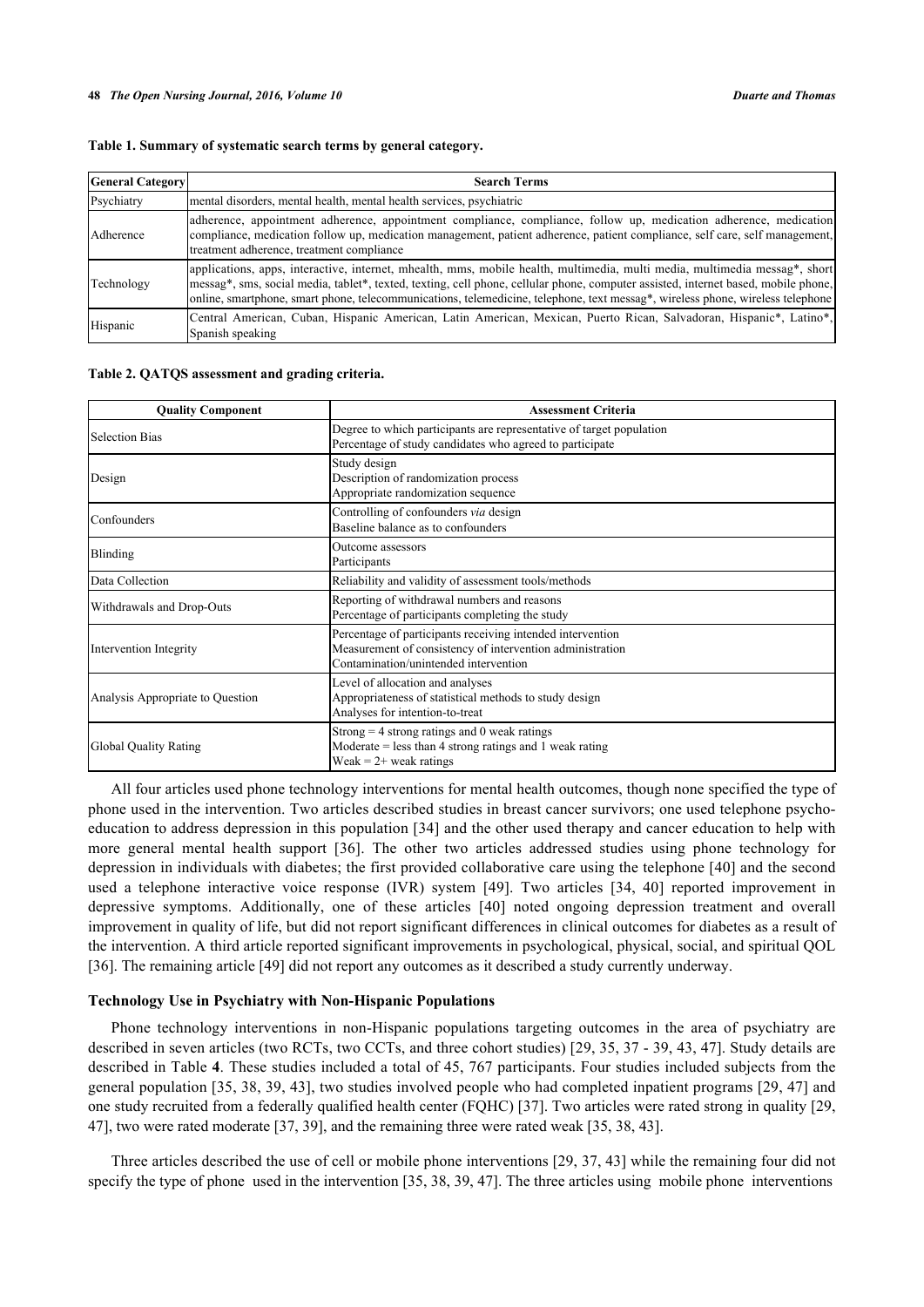

Fig. (1). Flow diagram for literature search.

all did so in participants with substance abuse problems. One pilot study conducted in Ireland used a text messaging intervention in a group of patients diagnosed with depression and alcohol abuse [[29](#page-12-0)]. Another pilot used IVR in the dually-diagnosed homeless population [\[37](#page-12-5)]. The last of these articles used cell phone cameras to take pictures of morning medications of methamphetamine-dependent individuals [\[43\]](#page-12-7). Of the remaining four articles, three involved counseling or support call interventions for patients with depression [[35](#page-12-4)], serious and persistent mental illness (SPMI) [\[39](#page-12-6)] and posttraumatic stress disorder (PTSD) in veterans [[47](#page-12-8)], while one used IVR technology in depression [\[38](#page-12-18)]. Of five articles addressing medication adherence, four reported improvements or high levels of adherence [\[35](#page-12-4), [37,](#page-12-5) [39,](#page-12-6) [43](#page-12-7)] and one reported no significant impact to adherence, though age was identified as a confounder [[38](#page-12-18)]. In addition, one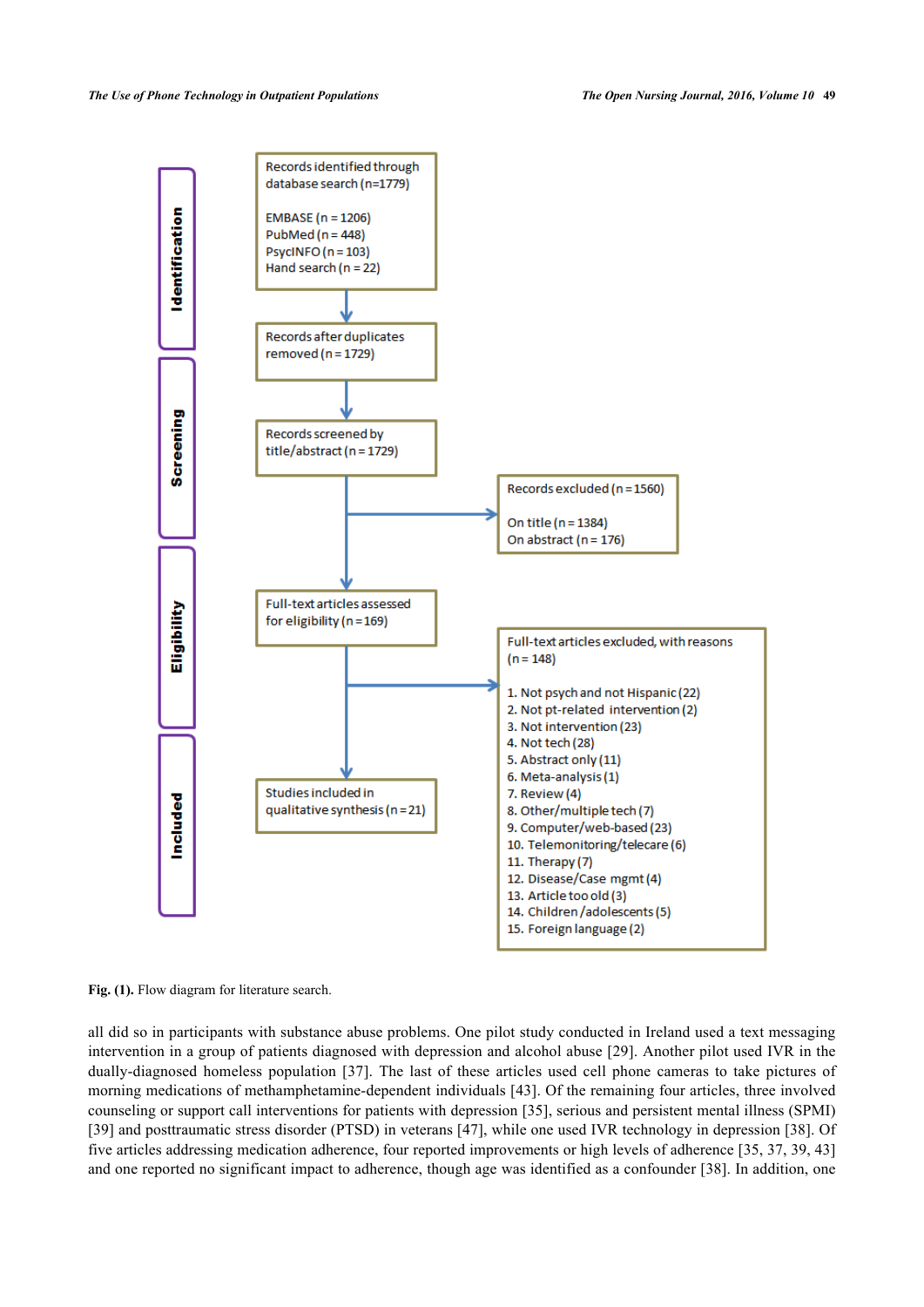#### **50** *The Open Nursing Journal, 2016, Volume 10 Duarte and Thomas*

study reported greater likelihood of therapy continuation, improvements in refill timeliness, symptom burden and severity, and mental quality of life (QOL) with no improvements in physical QOL [[35](#page-12-4)]. Other studies reported high ability to reach participants using technology and subjective improvements in communications[[37\]](#page-12-5), as well as decreased emergency department (ED) utilization [\[39](#page-12-6)] and usefulness of the technology in measuring adherence [[43\]](#page-12-7).

## <span id="page-5-0"></span>**Table 3. Articles that included technology use in psychiatry with Hispanic populations.**

| <b>First</b><br>Author,<br>Year<br>Location<br><b>Study</b><br>Design | <b>Sample Sizes/</b><br><b>Population/Setting</b>                                                                                                                                                                                                       | <b>Technology/Intervention</b>                                                                                                                                                                                                                                                                                        | <b>Comparators</b>                                                                                                                                                                                                                                                                            | <b>Main Outcomes Intervention v.</b><br><b>Comparators</b>                                                                                                                                                                                                                                                                                                                   | Global<br>Quality<br>Rating |
|-----------------------------------------------------------------------|---------------------------------------------------------------------------------------------------------------------------------------------------------------------------------------------------------------------------------------------------------|-----------------------------------------------------------------------------------------------------------------------------------------------------------------------------------------------------------------------------------------------------------------------------------------------------------------------|-----------------------------------------------------------------------------------------------------------------------------------------------------------------------------------------------------------------------------------------------------------------------------------------------|------------------------------------------------------------------------------------------------------------------------------------------------------------------------------------------------------------------------------------------------------------------------------------------------------------------------------------------------------------------------------|-----------------------------|
| Ashing,<br>2014 [34]<br>USA, CA<br><b>RCT</b>                         | $n=252/R$ andomized $n=221$<br>$(I: n=110, 99$ completed, C:<br>n=111, 100 completed); 18+<br>y.o., English or Spanish<br>speaking Latina BCA<br>survivors via CA Cancer<br>Registry; general population                                                | Telephone. Eight bi-weekly psycho-<br>educational interventions, 40-50<br>minutes plus survivorship booklet.                                                                                                                                                                                                          | Survivorship booklet<br>only.                                                                                                                                                                                                                                                                 | Level of depressive symptoms.<br>Over time, within language<br>group, significantly decreased.<br>Follow-up also showed<br>significant decrease in symptoms.<br>By language preference, both<br>English and Spanish language-<br>preferred showed significant<br>decrease from baseline to follow-<br>up.                                                                    | Strong                      |
| Badger,<br>2013 [36]<br>USA, AZ<br>Cohort                             | $n=80$ dyads $(160$ total) $(I:$<br>n=40, C: n=40), Latina BCA<br>survivors and their<br>supportive partners; general<br>population                                                                                                                     | Telephone. (TIP-C intervention)<br>Weekly interpersonal psychotherapy<br>+ CA education for BCA survivors,<br>every other week for supportive<br>partners. English or Spanish.                                                                                                                                        | (THE intervention)<br>Standardized<br>educational materials<br>sent prior to<br>intervention, reviewed<br>sessions for BCA<br>survivors, every other<br>week for supportive<br>partners. English or<br>Spanish.                                                                               | Psychological, physical, social,<br>and spiritual QOL. Significant<br>improvements (in all EXCEPT<br>spiritual) for BCA survivors in<br>both groups over time.<br>over the phone. Weekly Significant improvements (in<br>ALL QOL areas) for supportive<br>partners in both groups over time.<br>No clear support demonstrating<br>one intervention better than the<br>other. | Moderate                    |
| Ell, 2011<br>[40]<br>USA, CA<br><b>RCT</b>                            | $n=387$ (I: $n=193$ , 138 @ 24<br>mos; C: n=194, $126@24$<br>mos) low-income adults<br>with diabetes & depression -<br>part of Multifaceted<br>Diabetes and Depression<br>Program (MDDP); English<br>or Spanish speaking, in<br>primary safety net care | Telephone. Educational pamphlets<br>and resource lists plus<br>socioculturally adapted collaborative<br>care for depression in primary care<br>(psychotherapy, antidepressants, or<br>both; telephone symptom<br>monitoring & relapse prevention)                                                                     | <b>Enhanced Usual Care</b><br>includes same<br>pamphlets and resource<br>lists as intervention<br>group. PCPs also could<br>Rx antidepressants and<br>provide counseling or<br>refer for community<br>mental health.                                                                          | Depression care. More going Tx<br>at 24 months; Depression<br>symptoms. Improved at 24<br>month; OOL. Overall<br>improvement, narrowing over<br>time, not significant at 24 mos;<br>DM clinical outcomes. No<br>significant differences.                                                                                                                                     | Strong                      |
| Wu, 2014<br>$[49]$<br>USA, CA<br>Cohort                               | $n=1406$ (I: $n=442$ , C1:<br>n=484, C2: n=480) low-<br>income, predominantly<br>Hispanic/Latino adults with<br>diabetes, English or Spanish<br>speaking, county safety net<br>clinics                                                                  | Telephone IVR. Technology-<br>facilitated depression care (TC).<br>Educational/resource materials +<br>calls from automated telephonic<br>assessment (ATA) call system.<br>Monthly ATA calls for depressed at<br>baseline, Q 3 mos. for not depressed<br>at baseline. TC group also gets<br>telephone appt reminders. | In addition to<br>educational and<br>resource materials: 1)<br>Usual care (UC).<br>traditional clinic<br>depression and diabetes<br>care; 2) Collaborative<br>care team supported<br>care (SC) includes RN.<br>NP, SW to assist with<br>MH issues for 6 mos.<br>then return to usual<br>care. | Depression outcomes. Treatment<br>adherence. Social and economic<br>stress reduction. DM self-care<br>mgmt. Health care utilization.<br>Care mgmt. model cost. Cost-<br>effectiveness. Comparisons. No<br>results; project in progress. Goal:<br>reduce health disparities via<br>improved outcomes and reduced<br>costs.                                                    | Weak                        |

Abbreviations: RCT=randomized controlled trial, I=intervention, C=comparator, y.o.=years old, BCA=breast cancer, CA=cancer, TIP-C=telephone interpersonal counseling, THE=telephone health education, QOL=quality of life, mos=months, PCPs=primary care providers, Rx=prescribe, Tx=treatment, DM=diabetes mellitus, IVR=interactive voice response, appt=appointment, RN=registered nurse, NP=nurse practitioner, SW=social worker, MH=mental health

The article focusing on depression and alcoholism reported improved depression, abstinence, and functioning, while noting no significant difference in compulsion to drink [[29\]](#page-12-0). Lastly, the study addressing PTSD reported no significant differences in PTSD or depression, aggressive behaviors, alcohol or drug problems, QOL, time to rehospitalization, or engagement in care [\[47](#page-12-8)].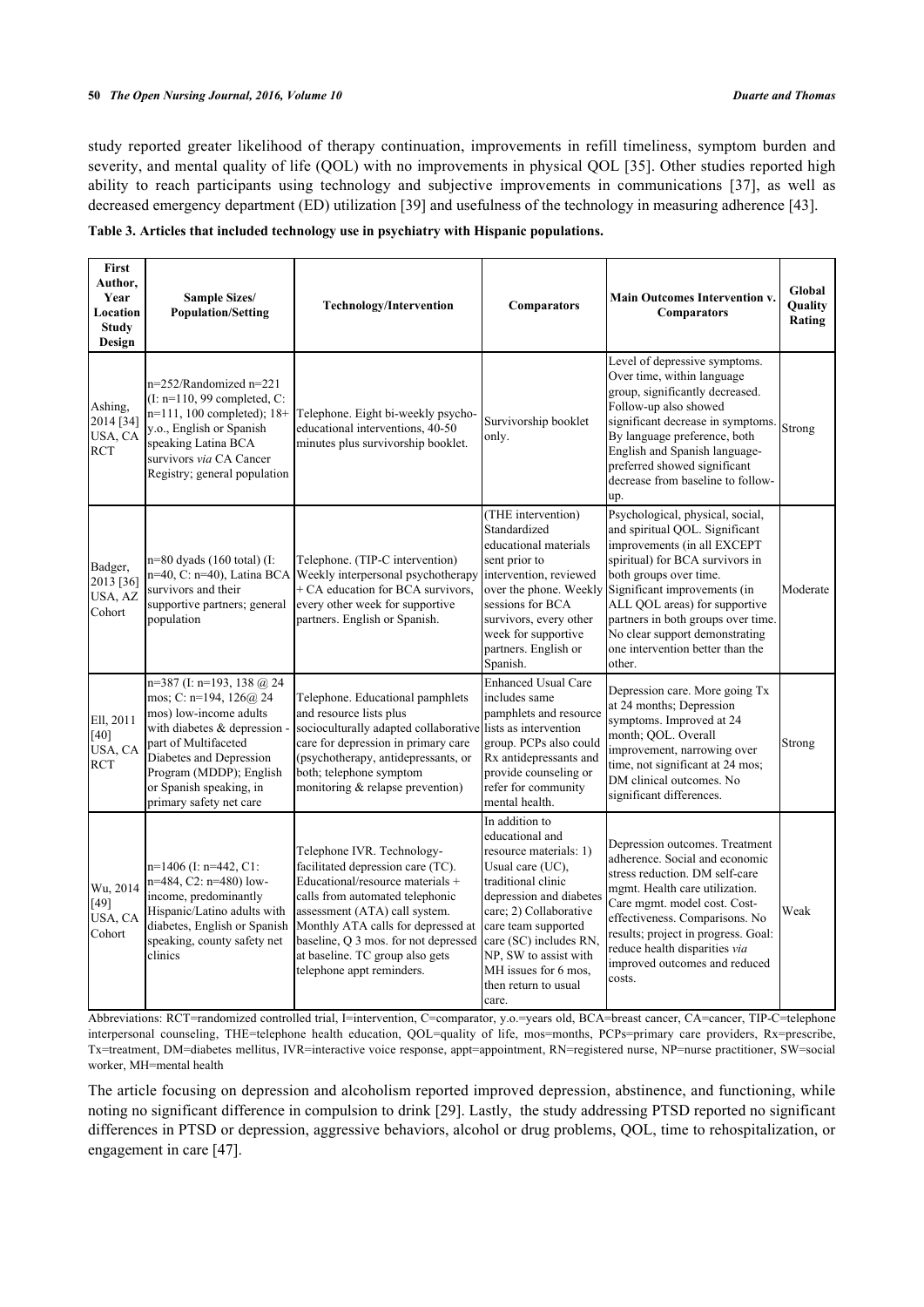## **Technology Use in Other Specialties with Hispanic Populations**

Ten articles fell into the category of phone technology use with Hispanics in other medical specialty areas (six RCTs and four cohort studies) [[30](#page-12-9) - [33,](#page-12-10) [41](#page-12-11), [42](#page-12-12), [44](#page-12-13) - [46](#page-12-14)[, 48](#page-12-15)]. Details of these studies are listed in Table **[5](#page-7-0)**. A total of 1, 615 participants were included in these studies. Subjects were recruited from general populations for three studies [[30](#page-12-9), [44](#page-12-13)[, 45\]](#page-12-19), safety net populations for three studies [[31](#page-12-16) - [33\]](#page-12-10), FQHC for two studies [[42](#page-12-12), [48\]](#page-12-15), and one each from county health department [\[41](#page-12-11)] and community settings [[46\]](#page-12-14). Using QATQS rating criteria [\[26](#page-11-14)], two articles were determined to

<span id="page-6-0"></span>

| Table 4. Articles that included technology use in psychiatry with non-Hispanic populations. |  |  |  |
|---------------------------------------------------------------------------------------------|--|--|--|
|                                                                                             |  |  |  |

| First<br>Author,<br>Year<br>Location<br><b>Study</b><br>Design | <b>Sample Sizes/</b><br><b>Population/Setting</b>                                                                                                                                                                       | <b>Technology/Intervention</b>                                                                                                                                                 | <b>Comparators</b>                                                                                                                    | <b>Main Outcomes</b><br>Intervention v.<br><b>Comparators</b>                                                                                                                                                                                   | Global<br>Quality<br>Rating |
|----------------------------------------------------------------|-------------------------------------------------------------------------------------------------------------------------------------------------------------------------------------------------------------------------|--------------------------------------------------------------------------------------------------------------------------------------------------------------------------------|---------------------------------------------------------------------------------------------------------------------------------------|-------------------------------------------------------------------------------------------------------------------------------------------------------------------------------------------------------------------------------------------------|-----------------------------|
| Agyapong,<br>2012 [29]<br>Ireland<br>RCT (Pilot)               | $n=54$ (I:n=26, C: n=28) adult pts<br>w/depression and ETOH; completers<br>of inpatient program                                                                                                                         | Mobile phone. BID supportive text<br>messages.                                                                                                                                 | Thank-you text<br>messages every 2<br>weeks.                                                                                          | Depression and abstinence.<br>Improved. Functioning.<br>Improved. Compulsion to<br>drink. No significant<br>difference.                                                                                                                         | Strong                      |
| Aubert,<br>2003 [35]<br><b>USA</b><br>Cohort                   | $n=5624$ (I: $n=505$ , C1: $n=1375$ , C2:<br>n=3744) adult insurance pharma plan<br>members with depression with new<br>prescription (none in last 180 days) for<br>an antidepressant medication; general<br>population | Telephone. Four telephone<br>counseling calls. Five educational<br>mailings. Toll-free number set up<br>for participant questions.                                             | 1) Minimal<br>intervention:<br>completed first call<br>but did not consent<br>to continuing<br>interventions. 2)<br>No interventions. | Medication adherence.<br>Improved. Therapy<br>continuation. More likely.<br>Refill timeliness. Improved.<br>Symptom burden.<br>Improved. QOL-mental.<br>Improved. QOL-physical.<br>No significant difference.<br>Symptom severity.<br>Improved. | Weak                        |
| Burda, 2012<br>$[37]$<br>USA, MD<br>Cohort<br>(Pilot)          | n=10 adult homeless dual-Dx'd pts,<br>mostly black, mostly men; FQHC                                                                                                                                                    | Cell phone IVR. Daily phone<br>calls, two attempts.                                                                                                                            | None                                                                                                                                  | Medication adherence.<br>High levels reported.<br>Ability to reach<br>participants. High.<br>Subjective report of<br>communications. Improved.                                                                                                  | Moderate                    |
| Castle, 2012<br>$[38]$<br>USA, PA<br>Cohort                    | n=39, 020 (I1: n=293, I2: n=11, 280,<br>I3: n=27, 447) adult insurance pharma<br>plan members newly Rx'd<br>antidepressant medication; general<br>population                                                            | Telephone IVR. Calls to<br>participants with option to listen<br>then transfer to depression mgmt<br>program. If not reached, msg left<br>with callback number.                | 3 a posteriori<br>intervention<br>groups: 1) reached,<br>transferred, 2)<br>reached, not<br>transferred, 3) not<br>reached.           | Medication adherence. Not<br>significantly impacted by<br>intervention. Age was<br>confounder, as increase in<br>adherence seen with<br>increasing age.                                                                                         | Weak                        |
| Cook, 2008<br>$[39]$<br>USA, CO<br><b>CCT</b>                  | n=202 (I: n=51, C: n=151) adult<br>Medicaid members SPMI, received<br>2nd gen antipsychotic in last 30 days;<br>mostly women; general population                                                                        | Telephone. Adherence counseling<br>via CBT/MI. F/U written materials<br>upon completion.                                                                                       | Not contacted after<br>multiple attempts.                                                                                             | ED Utilization. Decreased.<br>Medication adherence.<br>Improved.                                                                                                                                                                                | Moderate                    |
| Galloway,<br>2011 [43]<br>USA, CA<br><b>CCT</b>                | n=20 methamphetamine-dependent<br>adults, men and women; general<br>population                                                                                                                                          | Cell phone. For 8 weeks, subjects<br>took pictures of daily morning<br>medication at time of<br>administration. Time-stamped<br>photos e'mailed to data collection<br>account. | <b>Medication Event</b><br>Monitoring System<br>(MEMS) caps on<br>bottles, weekly pill<br>counts.                                     | Medication adherence.<br>High levels reported.<br>Photos of medication useful<br>in measuring adherence.                                                                                                                                        | Weak                        |
| [47]<br>USA, CA<br><b>RCT</b>                                  | Rosen, 2013   n=837 (I: n=412, C: n=425) veterans<br>entering residential PTSD treatment;<br>men and women, multi-site, post-<br>discharge                                                                              | Telephone. Standard outpatient<br>care plus bi-weekly phone<br>monitoring and support for 3<br>months post-discharge.                                                          | Standard outpatient<br>aftercare: referral<br>to outpatient<br>counselors,<br>psychiatrists, or<br>both.                              | PTSD symptoms,<br>aggressive behaviors,<br>ETOH and drug problems,<br>depression, QOL. time to<br>rehospitalization,<br>engagement in care. No<br>significant differences.                                                                      | Strong                      |

Abbreviations: RCT=Randomized Controlled Trial, I=intervention, C=comparator, ETOH=alcohol, BID=twice daily, pharma=pharmacy, QOL=quality of life, Dx'd=diagnosed, FQHC=Federally qualified health center, IVR=interactive voice response, Rx'd=prescribed, mgmt=management, msg=message, CCT=controlled clinical trial, SPMI=serious and persistent mental illness, 2nd gen=second generation, CBT/MI=cognitive behavioral therapy/motivational interviewing, F/U=follow up, ED=emergency department, PTSD=post-traumatic stress disorder.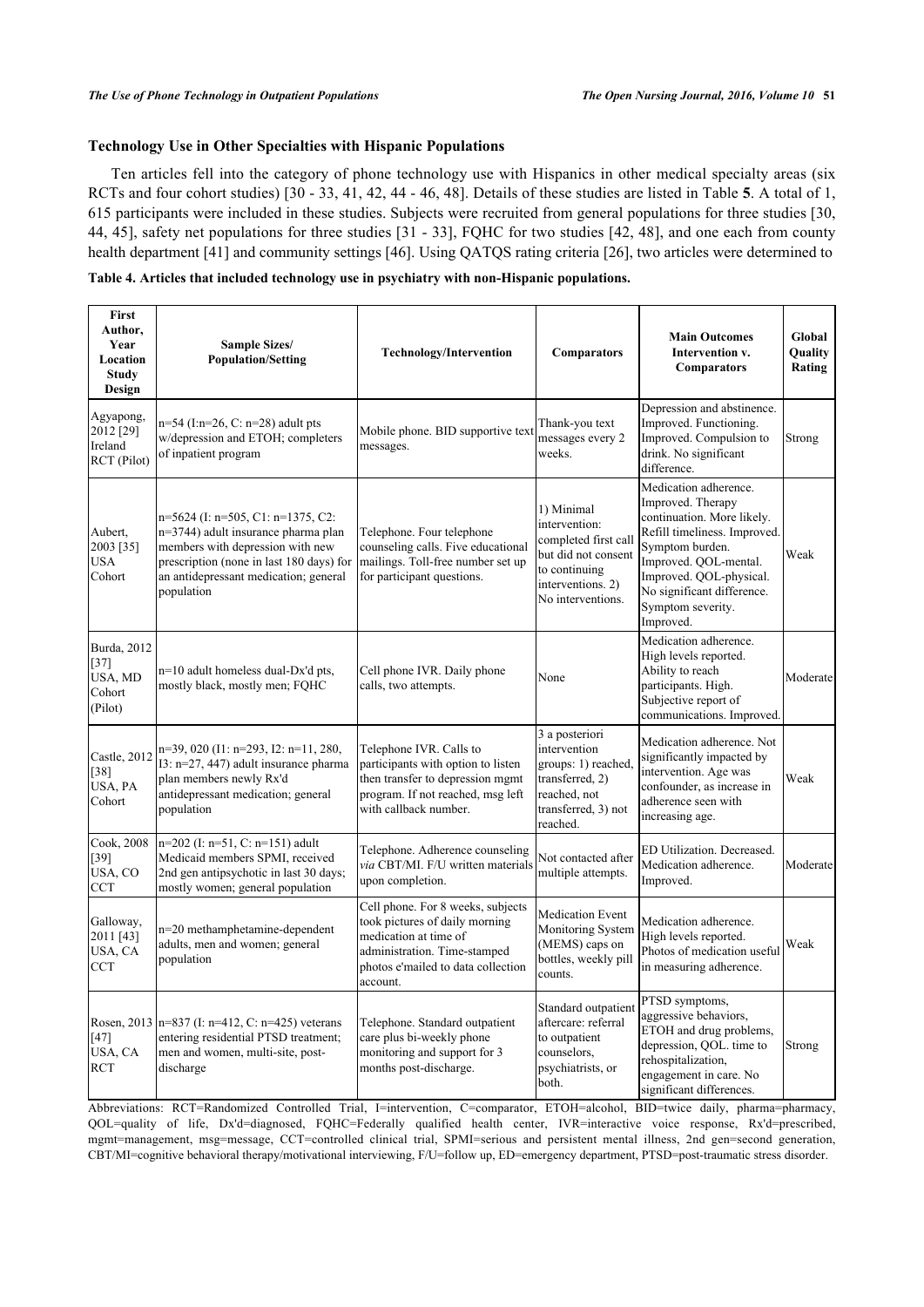be of strong quality [\[31,](#page-12-16) [48](#page-12-15)], five of moderate quality [\[30](#page-12-9), [32,](#page-12-17) [33](#page-12-10), [41](#page-12-11), [46\]](#page-12-14), and three were considered of weak quality [\[42](#page-12-12), [44](#page-12-13), [45](#page-12-19)].

Eight articles described the use of cell or smart phone technology as the study intervention [[31](#page-12-16) - [33](#page-12-10)[, 41](#page-12-11), [42](#page-12-12), [44](#page-12-13)[, 45](#page-12-19), [48\]](#page-12-15), while two did not specifically describe the type of instrument used[[30,](#page-12-9) [46](#page-12-14)]. The eight cell phone studies represented a variety of populations. Three articles described studies using text messaging in subjects with diabetes [[32](#page-12-17), [33](#page-12-10)[, 42](#page-12-12)]; two of these were pilot studies [[32,](#page-12-17) [42](#page-12-12)]. Three more pilot studies of text messaging were conducted with participants who were pregnant[[41\]](#page-12-11), overweight or obese[[45\]](#page-12-19), and in patients with hypertension[[48](#page-12-15)]. One text messaging intervention was used in post-emergency department (ED) follow-up patients [[31\]](#page-12-16) and one pilot intervention study used IVR in healthy construction workers [[44\]](#page-12-13). The two interventions that did not specify the type of phone included one study that made calls to women about mammography [\[30](#page-12-9)] and another using telephone IVR in individuals with diabetes [[46\]](#page-12-14).

<span id="page-7-0"></span>

| <b>First Author,</b><br>Year<br>Location<br><b>Study Design</b> | Sample Sizes/<br><b>Population/Setting</b>                                                                                                                                            | <b>Technology/Intervention</b>                                                                                                                                                                                                                                          | <b>Comparators</b>                                                                                | <b>Main Outcomes Intervention</b><br>v. Comparators                                                                                                                                                                                                                                                                                               | Global<br><b>Ouality</b><br>Rating |
|-----------------------------------------------------------------|---------------------------------------------------------------------------------------------------------------------------------------------------------------------------------------|-------------------------------------------------------------------------------------------------------------------------------------------------------------------------------------------------------------------------------------------------------------------------|---------------------------------------------------------------------------------------------------|---------------------------------------------------------------------------------------------------------------------------------------------------------------------------------------------------------------------------------------------------------------------------------------------------------------------------------------------------|------------------------------------|
| Allen, 2005<br>$[30]$<br>USA, CA<br>RCT                         | $n=430$ (I: $n=219$ , C:<br>n=211) Black and<br>Hispanic women; general<br>population near<br>ambulatory care center                                                                  | Telephone. Tailored telephone<br>counseling calls to provide mammogram<br>recommendation information.                                                                                                                                                                   | Phone calls to<br>inquire if<br>participant had<br>screening<br>mammogram<br>since<br>enrollment. | Screening mammogram between<br>baseline and 6-month follow-up.<br>Self-report; more screening<br>mammograms, but not<br>significant. Predictors with<br>significance: age, study group,<br>prior mammograms, knowledge<br>of age when women should<br>begin regular mammograms.                                                                   | Moderate                           |
| Arora, 2012<br>$[32]$<br>USA, CA<br>Cohort (Pilot)              | n=23 resource-poor pts<br>with diabetes, men and<br>women, Spanish or<br>English speaking; safety<br>net population                                                                   | Cell phone. Daily text messages,<br>unidirectional, English or Spanish.<br>Educational/motivational, medication<br>reminders, healthy living challenges,<br>trivia messages, phone link message to<br>allow participants to call in for free tool<br>for DM management. | None                                                                                              | Healthy behaviors, DM self-<br>efficacy, medication adherence.<br>All showed improvement.<br>Diabetes knowledge. No change.<br>Satisfaction scores. Favorable.                                                                                                                                                                                    | Moderate                           |
| Arora, 2014a<br>$[31]$<br>USA, CA<br><b>RCT</b>                 | $n=328$ (I: $n=146$ , C:<br>$n=182$ ) low-income<br>English- and Spanish-<br>speaking pts needing<br>follow-up after ED visit                                                         | Cell phone. Text message appointment<br>reminders, unidirectional, English or<br>Spanish.                                                                                                                                                                               | Usual care:<br>written follow-<br>up appointment<br>reminders.                                    | Post ED follow-up visits.<br>Significantly improved.                                                                                                                                                                                                                                                                                              | Strong                             |
| Arora, 2014c<br>$[33]$<br>USA, CA<br>RCT                        | $n=128$ (I: $n=64$ , C: $n=64$ )<br>adult patients with poorly<br>controlled diabetes: men<br>and women, Spanish or<br>English speaking, urban,<br>public ED safety net<br>population | ell phone. Daily text messages,<br>unidirectional, English or Spanish. In<br>addition to usual care.<br>Educational/motivational, medication<br>reminders, healthy living challenges,<br>trivia messages.                                                               | Usual care: not<br>defined.                                                                       | HbA1C, medication adherence.<br>Improvement, but not<br>statistically significant. ED use<br>in follow-up period. Decreased.<br>Self-efficacy, self-care, diabetes<br>knowledge, QOL. Also<br>improved, not significant. ALL<br>improvements. Greater in<br>Spanish-speaking subgroup.<br>Satisfaction scores. Intervention<br>very highly rated. | Moderate                           |
| Evans, 2012<br>[41]<br>USA, VA<br>RCT (Pilot)                   | n=123 (breakdowns<br>between I and C groups<br>unavailable) low-income<br>pregnant women, mostly<br>Hispanic; county health<br>department                                             | Cell phone. Text messages providing<br>prenatal education/tips + usual care.                                                                                                                                                                                            | Usual care:<br>prenatal<br>counseling and<br>care.                                                | Agreement with belief in<br>preparation for motherhood.<br>Significantly improved.                                                                                                                                                                                                                                                                | Moderate                           |
| Fischer, 2012<br>$[42]$<br>USA, CO<br>Cohort (Pilot)            | n=47 low-income adult pts<br>with diabetes; English and<br>Spanish speaking; FQHC                                                                                                     | Cell phone. Text messages, two-way:<br>prompts for blood sugar measurement<br>and appointment reminders; pts respond<br>to both and also receive<br>acknowledgement text. English or<br>Spanish.                                                                        | None                                                                                              | Response to text message<br>prompts, including glucose data.<br>High rate of response.<br>Appointment attendance rates.<br>No difference from pre-<br>intervention rates.                                                                                                                                                                         | Weak                               |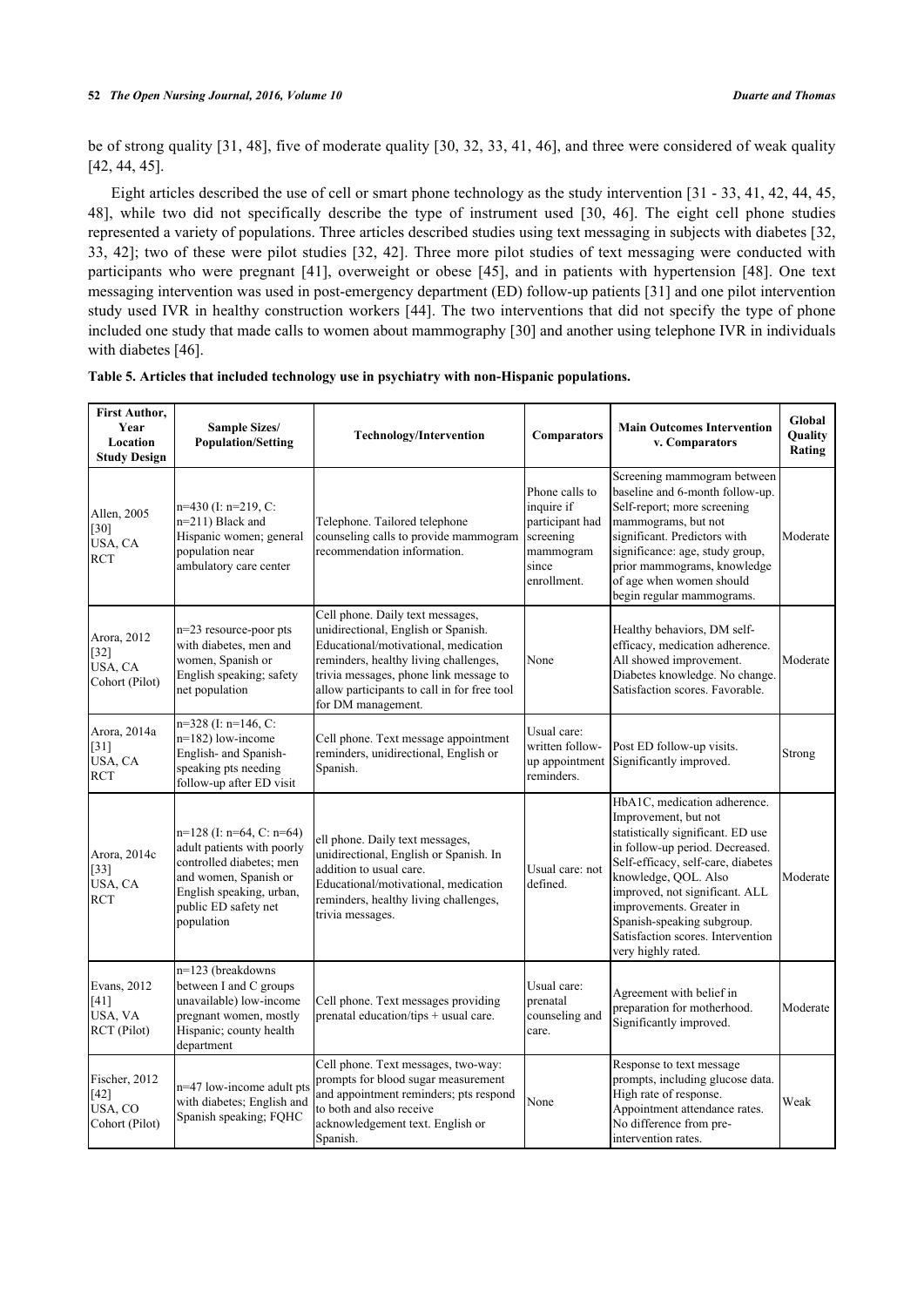*(Table ) contd.....*

| <b>First Author,</b><br>Year<br>Location<br><b>Study Design</b> | Sample Sizes/<br><b>Population/Setting</b>                                                                                                                                                                                                                                                                                                       | <b>Technology/Intervention</b>                                                                                                                                                                                                                                                                                                                                                                    | <b>Comparators</b>                                                                                                     | <b>Main Outcomes Intervention</b><br>v. Comparators                                                                                                                                                                                                                                                                                                                                                                      | Global<br><b>Ouality</b><br>Rating |
|-----------------------------------------------------------------|--------------------------------------------------------------------------------------------------------------------------------------------------------------------------------------------------------------------------------------------------------------------------------------------------------------------------------------------------|---------------------------------------------------------------------------------------------------------------------------------------------------------------------------------------------------------------------------------------------------------------------------------------------------------------------------------------------------------------------------------------------------|------------------------------------------------------------------------------------------------------------------------|--------------------------------------------------------------------------------------------------------------------------------------------------------------------------------------------------------------------------------------------------------------------------------------------------------------------------------------------------------------------------------------------------------------------------|------------------------------------|
| $[44]$<br>USA, NC<br>Cohort (Pilot)                             | Grzywacz, 2013 $n=119$ Latino construction<br>workers; non-probability<br>sample; age 19+; general<br>population                                                                                                                                                                                                                                 | Cell phone IVR. VoiceXML application<br>for participant entry of daily health diary<br>information via keypad.                                                                                                                                                                                                                                                                                    | None                                                                                                                   | Adherence to diary keeping.<br>Over one-third adhered;<br>feasibility supported.                                                                                                                                                                                                                                                                                                                                         | Weak                               |
| Kolodziejczyk,<br>2013 [45]<br>USA, CA<br>Cohort (Pilot)        | n=20 adult, overweight or<br>obese, English- or<br>Spanish-speaking; general<br>population                                                                                                                                                                                                                                                       | Cell phone. Tailored daily text messages<br>$(3-5)$ for 8 weeks + binder w/weekly<br>weight management literature + weekly<br>$(10-15 \text{ min})$ counseling calls for<br>encouragement/reinforcement. English or<br>Spanish.                                                                                                                                                                   | None                                                                                                                   | Weight, BMI. Significant<br>decrease. Weight management<br>behaviors. Significant increase.<br>Feasibility and acceptability.<br>Favorable.                                                                                                                                                                                                                                                                              | Weak                               |
| Lorig, 2008<br>$[46]$<br>USA, CA<br><b>RCT</b>                  | n=567 (Study (A) I:<br>$n=219$ , C: $n=198$ (to<br>reinforcement study only:<br>n=34; randomized to<br>reinforcement study:<br>n=116); Study (B) I:<br>$n=184$ , C: $n=203$ (all<br>previously received<br>SDSMP)) Spanish-<br>speaking adults with type<br>2 diabetes; re-randomized<br>from first study to second<br>study; community settings | STUDY (A) No phone. SDSMP<br>Community-based, peer-led, 6-week<br>program. STUDY (B) Telephone IVR.<br>Monthly reinforcement call: 1)<br>greeting/participant rating of ability to<br>manage DM in next month, 2) choice to<br>listen or not listen to two 90-second<br>vignettes, 3) opportunity to leave<br>message. Staff member response to<br>message, if needed.                            | $(A)$ Usual care:<br>ranging from<br>community<br>clinics to<br>specialist care;<br>$(B)$ No<br>reinforcement<br>call. | (A) 6-month: HbA1C, health<br>distress, hypo-/hyper-glycemia,<br>self-efficacy. All significantly<br>improved. (A) 18-month: same<br>as 6-month plus self-reported<br>global health, communication<br>w/physician. All significantly<br>improved. ALSO: physician and<br>ED visits. Decreasing trend. (B)<br>18 month: Glucose monitoring.<br>Significantly improved.<br>Otherwise, no other significant<br>differences. | Moderate                           |
| $[48]$<br>USA, SC<br>RCT (Pilot)                                | Sieverdes, 2013 $ n=10$ (I: $n=5$ , C: $n=5$ )<br>adult Hispanic pts with<br>HTN, men and women<br>50/50; FQHC                                                                                                                                                                                                                                   | Smart phone. SMASH app auto-collect<br>home BP (BID every 3 days) + electronic<br>med tray data (daily). Phone reminder for<br>BP, med tray (or phone if needed)<br>reminder for med. Abnormal data<br>prompted contact from study coordinator defined.<br>or nurse. Written & oral adherence info<br>provided to pts. Text, e'mail, or periodic<br>voice motivational/reinforcement<br>messages. | Usual care: not                                                                                                        | Provider and pt acceptability.<br>High. Program adherence. Good<br>to excellent. Resting BP.<br>Significant improvement.<br>Ambulatory BP. Improvement<br>but not significant.                                                                                                                                                                                                                                           | Strong                             |

Abbreviations: RCT=randomized controlled trial, I=intervention, C=comparator, DM=diabetes mellitus, ED=emergency department, HbA1C=hemoglobin A1C, QOL=quality of life, FQHC=Federally qualified health center, IVR=interactive voice response, VoiceXML=voice extensible markup language, BMI=body mass index, SDSMP=Spanish Diabetes Self-Management Program, HTN=hypertension, SMASH= Smartphone Medication Adherence Stops Hypertension, BID=twice daily, med=medication, BP=blood pressure, pts=patients.

Four studies focused on diabetes management. One article described improvements in healthy behaviors, selfefficacy, and medication adherence, but no improvement in disease knowledge [[32\]](#page-12-17). A second article also reported improvements in these same areas, in addition to improved clinical outcomes, disease knowledge, and QOL, most notably in the Spanish-speaking subgroup, but all lacking statistical significance [[33\]](#page-12-10). A third article reported a high response rate to prompting for glucose monitoring but no improvement in appointment attendance rates [[42](#page-12-12)]. The last article in the diabetes management group described two studies, the first of which did not use phone technology but provided participants for the second study that did use technology. The latter study yielded significant improvement in glucose monitoring [[46\]](#page-12-14). The remaining articles discussed studies that targeted a wide range of health outcomes. In one article, increased screening mammograms were reported. Though the increase itself was not statistically significant; some predictors with significance include age, study group, prior mammograms, knowledge of when to begin getting mammograms [\[30\]](#page-12-9). Significant improvements were demonstrated in post-ED follow-up visits[[31\]](#page-12-16), health beliefs regarding preparation for motherhood [[41\]](#page-12-11), and weight management behaviors and clinical indicators [[45](#page-12-19)]. One study showed improvements in resting and ambulatory blood pressure (BP), with significance in the former outcome measure, as well high levels of program acceptability and adherence [\[48](#page-12-15)]. One final article discussed demonstrated adherence to health diary keeping [\[44](#page-12-13)].

## **DISCUSSION**

This systematic review identified and evaluated studies using phone technology interventions in outpatient populations published between 2003 and 2014. Specific focus was placed on Hispanic patients and psychiatric populations. Using QATQS criteria [\[26\]](#page-11-14), six articles were assessed as strong[[29,](#page-12-0) [31,](#page-12-16) [34](#page-12-1), [40](#page-12-3), [47,](#page-12-8) [48\]](#page-12-15), eight were moderate [[30,](#page-12-9) [32,](#page-12-17) [33,](#page-12-10) [36,](#page-12-2) [37,](#page-12-5) [39,](#page-12-6) [41,](#page-12-11) [46\]](#page-12-14), and seven were weak in global quality [\[35](#page-12-4), [38](#page-12-18), [42](#page-12-12) - [45,](#page-12-19) [49\]](#page-13-0).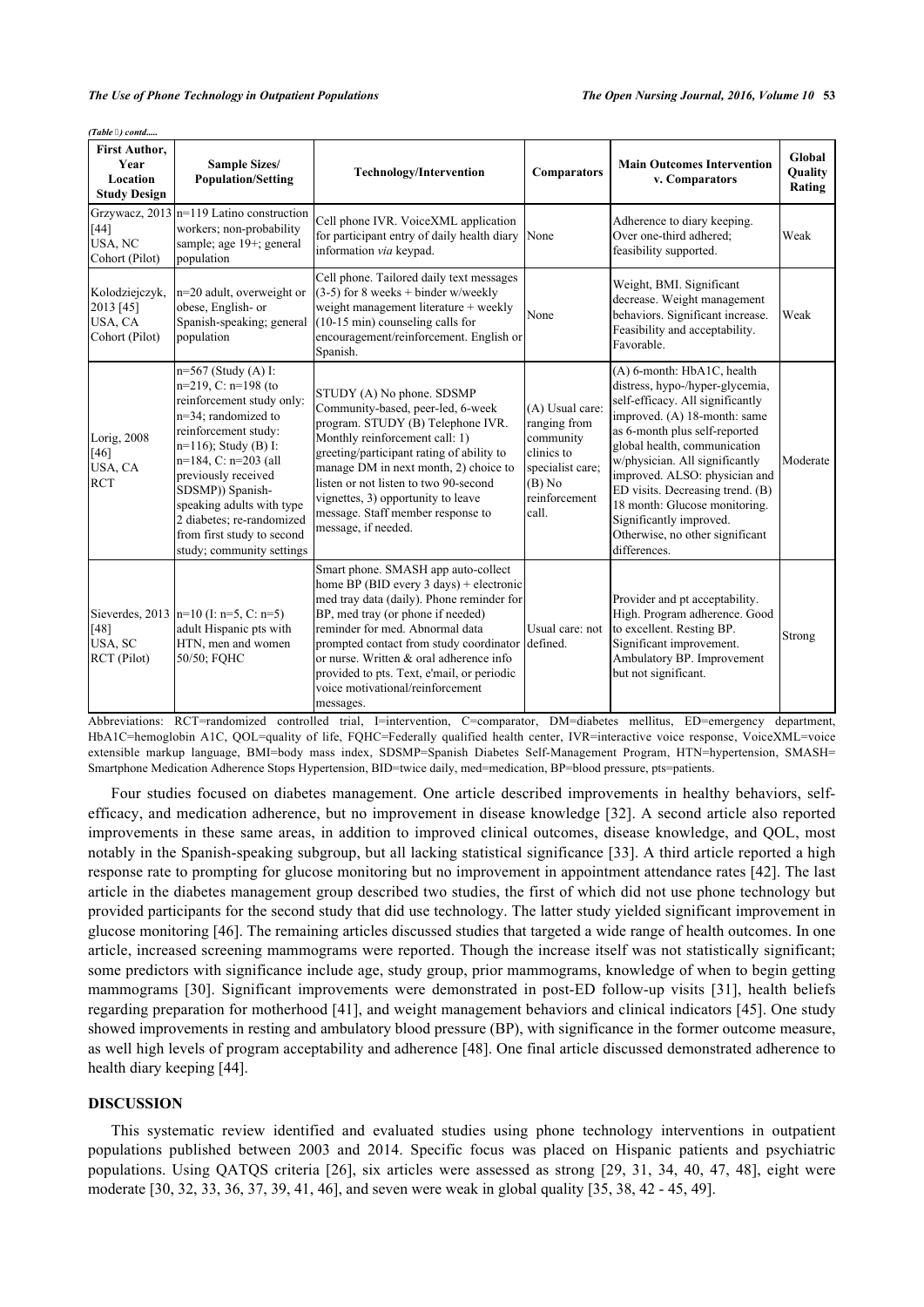Studies included in this review demonstrate the variety of settings, patient populations, and health outcomes for which phone technology was used successfully. Eighteen studies yielded improvements in their outcome measures. Only two articles reported no improvements or equivocal results [\[38,](#page-12-18) [42\]](#page-12-12) and one article reported no results at all, as it is an active study [[49\]](#page-13-0). The types of phone technologies most frequently used in the articles were direct communication, in seven studies [[30,](#page-12-9) [34](#page-12-1) - [36](#page-12-2), [39,](#page-12-6) [40,](#page-12-3) [47](#page-12-8)], text messaging, in seven studies [\[29,](#page-12-0) [31](#page-12-16) - [33](#page-12-10)[, 41,](#page-12-11) [42](#page-12-12), [45](#page-12-19)], and IVR, in five studies [\[37,](#page-12-5) [38](#page-12-18), [44](#page-12-13)[, 46](#page-12-14), [49\]](#page-13-0). Two other studies each used camera [[43](#page-12-7)] and a smart phone application (app) [[48\]](#page-12-15). Most articles specifying the use of cell phones were unclear as to type of phone, and only one study specifically mentioned the use of a smart phone intervention. Given the trend toward increasing smart phone ownership over basic cell phones [\[8](#page-11-1)], future studies would do well to capitalize on the myriad specialized functions of these communication devices.

## **Phone Technology**

In studies with Hispanic participants, text messaging was the phone technology used most often, cited in six articles [\[31](#page-12-16) - [33](#page-12-10), [41,](#page-12-11) [42,](#page-12-12) [45\]](#page-12-19), followed by direct communication, described in four articles [[30,](#page-12-9) [34,](#page-12-1) [36,](#page-12-2) [40](#page-12-3)], IVR, in three articles [\[44](#page-12-13), [46,](#page-12-14) [49](#page-13-0)], and smart phone app, in one [[48](#page-12-15)]. These findings are in line with reported rates of cell phone ownership and use [\[5](#page-10-4), [6](#page-10-5)]. In contrast, studies in psychiatry favored direct communication, usually in the form of some sort of phone-based counseling or education, and cited in six studies [[34](#page-12-1) - [36,](#page-12-2) [39](#page-12-6), [40\]](#page-12-3); IVR was used in three articles [[37,](#page-12-5) [38](#page-12-18), [49\]](#page-13-0), while text intervention was discussed in only one article [\[29](#page-12-0)], as was cell phone camera [\[43](#page-12-7)]. The preference for direct communication is not surprising in a field where face-to-face meetings are the treatment norm. Though text messaging was only used in one article for psychiatry, the success of this type of intervention in Hispanics suggests that this form of technology could be helpful in other populations as well.

#### **Patient Populations**

All reviewed articles described studies conducted in outpatient populations in the U.S. except one, which took place in Ireland. Two-thirds focused on Hispanics [[30](#page-12-9) - [34](#page-12-1), [36,](#page-12-2) [40](#page-12-3) - [42,](#page-12-12) [44](#page-12-13) - [46](#page-12-14), [48](#page-12-15), [49](#page-13-0)] and over half were in psychiatric settings or targeting psychiatric outcomes [\[29](#page-12-0), [34](#page-12-1) - [40](#page-12-3), [43](#page-12-7)[, 47](#page-12-8), [49\]](#page-13-0). In contrast to previous reviews, this represents an increase in and, possibly, a trend toward technology research in populations where health disparities and stigma have previously been barriers to care.

#### **Health Outcomes**

The main outcomes reported by the studies in this review were quite varied, yet common threads were found among articles. The four articles that focused on psychiatric issues in Hispanics[[34](#page-12-1), [36,](#page-12-2) [40](#page-12-3), [49\]](#page-13-0) discussed depressive symptoms, QOL, and depression care, though one article did not publish results as the study was still ongoing [\[49\]](#page-13-0). In each of the three articles presenting results, health outcomes showed improvement with the intervention, although one article reported positive results in both the intervention and comparator groups [[36\]](#page-12-2).

In the seven articles discussing interventions for psychiatry in non-Hispanics [\[29](#page-12-0), [35](#page-12-4), [37](#page-12-5) - [39](#page-12-6)[, 43,](#page-12-7) [47](#page-12-8)], outcomes measured included depression and PTSD symptoms, substance use issues, medication adherence, treatment continuation, QOL, ED use, time to rehospitalization, and engagement in care. Four of these articles [[29](#page-12-0), [35,](#page-12-4) [39,](#page-12-6) [43](#page-12-7)] reported improvements in health outcomes due to the intervention. In one study medication adherence was not significantly impacted but age was determined to be a confounder [\[38](#page-12-18)], and in another no significant differences were noted in any of the PTSD outcomes reported [[47](#page-12-8)]. Two pilot studies were included in this group and yielded good results with interventions in substance-use populations [\[29](#page-12-0), [37](#page-12-5)].

The grouping of ten articles where interventions were studied for other healthcare specialties in Hispanic populations [[30](#page-12-9) - [33](#page-12-10)[, 41](#page-12-11), [42,](#page-12-12) [44](#page-12-13) - [46,](#page-12-14) [48\]](#page-12-15) described the most diverse set of outcomes, with positive results attributed to the interventions in six of the studies. Significant outcomes were reported in healthy behaviors, self-efficacy, and medication adherence[[32](#page-12-17)], appointment adherence [\[31\]](#page-12-16), health beliefs [\[41\]](#page-12-11), weight management [\[45](#page-12-19)], glucose monitoring [[46\]](#page-12-14), and resting blood pressure [\[48](#page-12-15)]. One study reporting improvements in numerous outcome areas noted that all improvements were greater in the subgroup of Spanish-speakers, though none were of statistical significance [\[33](#page-12-10)]. This grouping of articles also contained six pilot studies [\[32,](#page-12-17) [41,](#page-12-11) [42](#page-12-12)[, 44](#page-12-13), [45](#page-12-19), [48](#page-12-15)] that, in addition to reporting positive results, demonstrate acceptability and feasibility.

## **SUMMARY**

Results from the studies conducted in Hispanic populations demonstrate that the use of mobile phone technology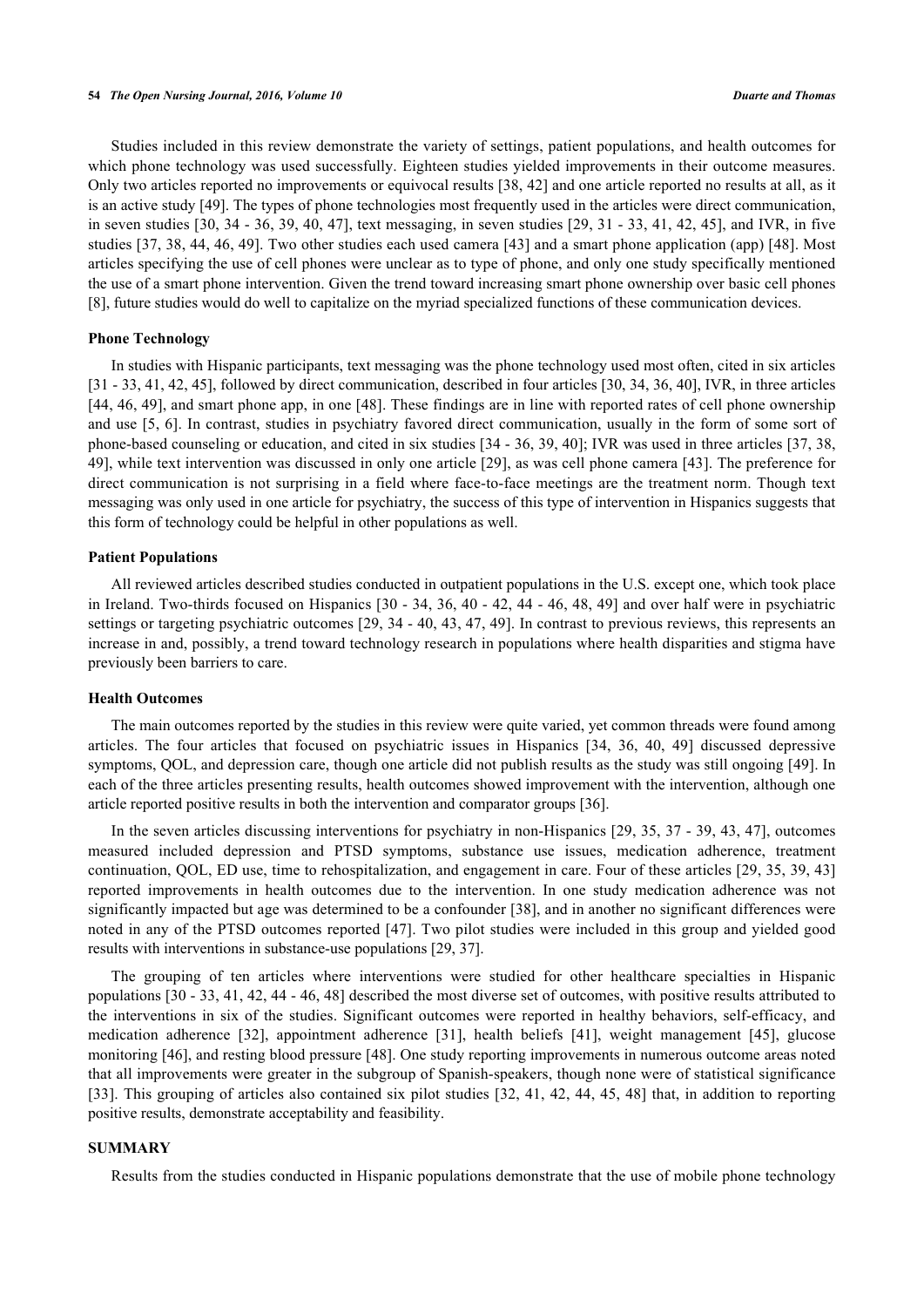was successful and feasible across a variety of disciplines, providing evidence of positive, if not significant improvements in health outcomes. In particular, studies using text messaging interventions yielded promising results, showing that Hispanics can be targeted using this form of technology to achieve improvements in health behaviors and overall personal healthcare. A smart phone app was also shown to be a promising intervention in the Hispanic population. Overall, the literature indicates that Hispanics, as a group, are receptive and responsive to the more advanced technological features of mobile phones, and more interventions using these technologies should be undertaken.

The articles in this review also demonstrate that psychiatry, as a discipline, has not fully embraced all that technology has to offer. This is evident in the prevalence of more basic telephone and mobile modalities, such as voice and IVR, in the studies. The successful intervention among the psychiatry-focused studies using text messaging provides support for the use of more advanced mobile technology in psychiatry. Despite efforts toward reduction, a great deal of stigma surrounding mental illness remains that can, and often does, directly influence care access and continuity. The evidence shown in the literature suggests that the use of advanced mobile and smart phone technologies could provide a bridge to pharmacological and non-pharmacological treatment and appointment adherence, as well symptom reduction and improved mental well-being. Benefits realized in other disciplines, such as improvements in health attitudes, beliefs, and behaviors, including better symptom monitoring, could also be achieved in psychiatry if mobile technologies were exploited to their full capabilities.

#### **LIMITATIONS**

This review contained several limitations. The review included only English language articles and all studies but one were conducted in the U.S., which may introduce bias. Since phone technology is evolving at such a rapid pace, this review may not have captured very recent studies that may quickly be changing the state of the science. A meta-analysis was not done in this review due to the clinical diversity of the articles.

#### **CONCLUSION**

While studies have been conducted on the use of cell and smart phone interventions, few of them have focused on Hispanic patients and psychiatric populations. The articles in this review show that various types of phone technology can be helpful to patients in diverse populations. Text messaging, IVR, direct communication and smart phone app interventions have all demonstrated success in improving a variety of healthcare outcomes in these populations. These technologies can positively influence medication adherence, appointment attendance, QOL and engagement in care. Because of the high levels of ownership and generally low costs of interventions such as text messaging and smart phone apps, phone technologies can be easily adapted to numerous settings and populations and are valuable tools in efforts to increase access to care.

## **CONFLICT OF INTEREST**

The authors confirm that this article content has no conflict of interest.

## **ACKNOWLEDGEMENTS**

This work was supported by a Jonas Nurse Leaders Scholarship.

#### **REFERENCES**

- <span id="page-10-0"></span>[1] Elon University School of Communications. Imagining the Internet: A history and forecast. Available from: [http://www.elon.edu/e-web/](http://www.elon.edu/e-web/predictions/150/1870.xhtml) [predictions/150/1870.xhtml](http://www.elon.edu/e-web/predictions/150/1870.xhtml)
- <span id="page-10-1"></span>[2] Kumar S, Zahn C. Mobile communications: evolution and impact on business operations. Technovation 2003; 23: 515-20. [\[http://dx.doi.org/10.1016/S0166-4972\(02\)00120-7\]](http://dx.doi.org/10.1016/S0166-4972(02)00120-7)
- <span id="page-10-2"></span>[3] Arthur C. The history of smartphone timeline Guard 2012 2012. Available from: [http://www.theguardian.com/technology/2012/jan/](http://www.theguardian.com/technology/2012/jan/24/smartphones-timeline) [24/smartphones-timeline](http://www.theguardian.com/technology/2012/jan/24/smartphones-timeline)
- <span id="page-10-3"></span>[4] International Telecommunication Union (ITU). The World in 2014: ICT Facts and Figures 2014. Available from: [http://www. itu.int/en/ITU-](http://www.itu.int/en/ITU-D/Statistics/Documents/facts/ICTFactsFigures2014-e.pdf)[D/Statistics/Documents/facts/ICTFactsFigures2014-e.pdf](http://www.itu.int/en/ITU-D/Statistics/Documents/facts/ICTFactsFigures2014-e.pdf) 2014.
- <span id="page-10-4"></span>[5] Rainie L. Cell phone ownership hits 91% of adults Pew Research Center 2013 2013. Available from: [http://www.pewresearch.org/fact-tank/](http://www.pewresearch.org/fact-tank/2013/06/06/cell-phone-ownership-hits-91-of-adults) [2013/06/06/cell-phone-ownership-hits-91-of-adults](http://www.pewresearch.org/fact-tank/2013/06/06/cell-phone-ownership-hits-91-of-adults)
- <span id="page-10-5"></span>[6] Zickuhr K, Smith A. Digital differences. Available from:<http://pewinternet.org/reports/2012/digital-differences.aspx> 2012.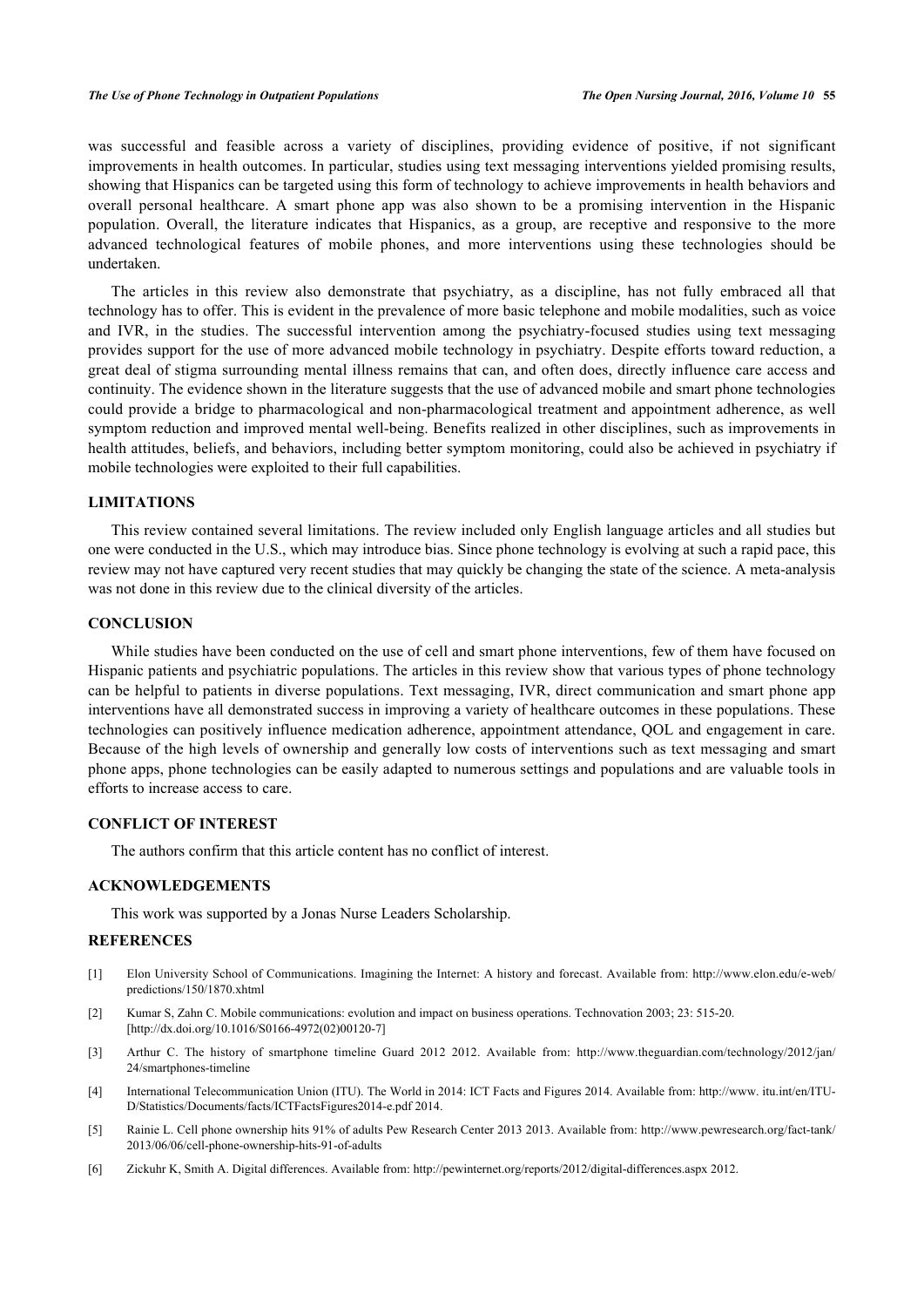- <span id="page-11-0"></span>[7] FICO. FICO Global Survey: 80% of Smartphone Users Interested in Health Care Alerts | FICOTM Available from: <http://www.fico.com/en/newsroom/fico-global-survey-80-of--smartphone-users-interested-in-health-care-alerts-06-18-2014> 2014.
- <span id="page-11-1"></span>[8] Smith A. Smartphone Ownership 2013. Pew Res Center's Internet Am Life Proj 2013: 1-8 2013. Available from: [http://www.](http://www.pewinternet.og/2013/06/05/sm%20artphone-ownership-2013/) [pewinternet.og/2013/06/05/smartphone-ownership-2013/](http://www.pewinternet.og/2013/06/05/sm%20artphone-ownership-2013/)
- <span id="page-11-2"></span>[9] Fox S, Duggan M. Mobile Health 2012 Pew Internet Washington, DC 2012: 29 2012. Available from: [http://www.pewinternet.org/~/media//](http://www.pewinternet.org/~/media//Files/Reports/2012/PIP_MobileHealth2012_FINAL.pdf) [Files/Reports/2012/PIP\\_MobileHealth2012\\_FINAL.pdf](http://www.pewinternet.org/~/media//Files/Reports/2012/PIP_MobileHealth2012_FINAL.pdf)
- <span id="page-11-3"></span>[10] Lopez M, Gonzalez-Barrera A, Patten E, Center P. Closing the Digital Divide: Latinos and Technology Adoption 2013. Available from: [http://www.pewhispanic.org/files/2013/03/Latinos\\_Social\\_Media\\_and\\_Mobile\\_Tech\\_03-2013\\_final.pdf](http://www.pewhispanic.org/files/2013/03/Latinos_Social_Media_and_Mobile_Tech_03-2013_final.pdf) 2013.
- <span id="page-11-4"></span>[11] World Health Organization. WHO | Mental disorders: Fact sheet N°396 201. Available from: [http://www.who.int/mediacentre/factsheets/](http://www.who.int/mediacentre/factsheets/fs396/en/) [fs396/en/](http://www.who.int/mediacentre/factsheets/fs396/en/) 2014.
- <span id="page-11-5"></span>[12] U.S. Department of Health and Human Services. Healthy people 2020: mental health and mental disorders 2012: 1-335 2012. Available from: <http://www.healthypeople.gov/2020/topicsobjectives2020/overview.aspx?topicid=28>
- <span id="page-11-6"></span>[13] Colom F, Vieta E, Tacchi MJ, Sánchez-Moreno J, Scott J. Identifying and improving non-adherence in bipolar disorders. Bipolar Disord 2005; 5(7 Suppl): 24-31. [\[http://dx.doi.org/10.1111/j.1399-5618.2005.00 248.x\]](http://dx.doi.org/10.1111/j.1399-5618.2005.00%20248.x)
- [14] Greenberg Quinlan Rosner Research Lack of medication adherence harms Americans' health: results from a US national survey of adults 2013. Available from: [http://adhereforhealth.org/wp-content/uploads/pdf/ 2013PublicPollMemo\\_CAHC.pdf](http://adhereforhealth.org/wp-content/uploa%20ds/pdf/2013PublicPollMemo_CAHC.pdf)
- [15] Mitchell AJ, Selmes T. Why don't patients attend their appoint-ments? Maintaining engagement with psychiatric services. Adv Psychiatr Treat 2007; 13: 423-34.

[\[http://dx.doi.org/10.1192/apt.bp.106.003202\]](http://dx.doi.org/10.1192/apt.bp.106.003202)

- [16] Mitchell AJ, Selmes T. Why don't patients take their medicine? Reasons and solutions in psychiatry. Adv Psychiatr Treat 2007; 13: 336-46. [\[http://dx.doi.org/10.1192/apt.bp.106.003194\]](http://dx.doi.org/10.1192/apt.bp.106.003194)
- [17] Nelson EA, Maruish ME, Axler JL. Effects of discharge planning and compliance with outpatient appointments on readmission rates. Psychiatr Serv 2000; 51(7): 885-9. [\[http://dx.doi.org/10.1176/appi.ps.51.7.885\]](http://dx.doi.org/10.1176/appi.ps.51.7.885) [PMID: [10875952](http://www.ncbi.nlm.nih.gov/pubmed/10875952)]
- <span id="page-11-7"></span>[18] Sajatovic M, Biswas K, Kilbourne AK, Fenn H, Williford W, Bauer MS. Factors associated with prospective long-term treatment adherence among individuals with bipolar disorder. Psychiatr Serv 2008; 59(7): 753-9. [\[http://dx.doi.org/10.1176/ps.2008.59.7.753\]](http://dx.doi.org/10.1176/ps.2008.59.7.753) [PMID: [18586992](http://www.ncbi.nlm.nih.gov/pubmed/18586992)]
- <span id="page-11-8"></span>[19] Cole-Lewis H, Kershaw T. Text messaging as a tool for behavior change in disease prevention and management. Epidemiol Rev 2010; 32: 56-69.

[\[http://dx.doi.org/10.1093/epirev/mxq004](http://dx.doi.org/10.1093/epirev/mxq004)] [PMID: [20354039\]](http://www.ncbi.nlm.nih.gov/pubmed/20354039)

- [20] Krishna S, Boren SA, Balas EA. Healthcare *via* cell phones: a systematic review. Telemed J E Health 2009; 15(3): 231-40. [\[http://dx.doi.org/10.1089/tmj.2008.0099](http://dx.doi.org/10.1089/tmj.2008.0099)] [PMID: [19382860](http://www.ncbi.nlm.nih.gov/pubmed/19382860)]
- <span id="page-11-10"></span>[21] Gurol-Urganci I, de Jongh T, Vodopivec-Jamsek V, Atun R, Car J. Mobile phone messaging reminders for attendance at healthcare appointments. Cochrane Database Syst Rev 2013; 12: CD007458. [\[http://dx.doi.org/10.1002/14651858.CD007458.pub3\]](http://dx.doi.org/10.1002/14651858.CD007458.pub3) [PMID: [24310741](http://www.ncbi.nlm.nih.gov/pubmed/24310741)]
- <span id="page-11-9"></span>[22] Vodopivec-Jamsek V, de Jongh T, Gurol-Urganci I, Atun R, Car J. Mobile phone messaging for preventive health care. CD007457 2012. [\[http://dx.doi.org/10.1002/14651858.CD007457.pub2\]](http://dx.doi.org/10.1002/14651858.CD007457.pub2)
- <span id="page-11-11"></span>[23] Moher D, Liberati A, Tetzlaff J, Altman DG. Preferred reporting items for systematic reviews and meta-analyses: the PRISMA statement. Ann Intern Med 2009; 151(4): 264-269, W64. [\[http://dx.doi.org/10.7326/0003-4819-151-4-200908180-00135](http://dx.doi.org/10.7326/0003-4819-151-4-200908180-00135)] [PMID: [19622511\]](http://www.ncbi.nlm.nih.gov/pubmed/19622511)
- <span id="page-11-12"></span>[24] Liberati A, Altman DG, Tetzlaff J, *et al.* The PRISMA statement for reporting systematic reviews and meta-analyses of studies that evaluate health care interventions: explanation and elaboration 2009; 62(10): e1-e34. [\[http://dx.doi.org/10.1016/j.jclinepi.2009.06.006](http://dx.doi.org/10.1016/j.jclinepi.2009.06.006)]
- <span id="page-11-13"></span>[25] Higgins J, Green S, Eds. Cochrane Collab. Cochrane handbook for systematic reviews of interventions version 510 2011. Available from: [www.cochrane-handbook.org](http://192.168.111.2/oa/www.cochrane-handbook.org)
- <span id="page-11-14"></span>[26] National Collaborating Centre for Methods and Tools. Quality Assessment Tool for Quantitative Studies 2008. Available from: [http://www.nccmt.ca/registry/ view/eng/14.html](http://www.nccmt.ca/registry/view/eng/14.html)
- <span id="page-11-15"></span>[27] Thomas BH, Ciliska D, Dobbins M, Micucci S. A process for systematically reviewing the literature: providing the research evidence for public health nursing interventions. Worldviews Evid Based Nurs 2004; 1(3): 176-84. [PMID: [17163895\]](http://www.ncbi.nlm.nih.gov/pubmed/17163895)
- <span id="page-11-16"></span>[28] Armijo-Olivo S, Stiles CR, Hagen NA, Biondo PD, Cummings GG. Hagen N a, Biondo PD, Cummings GG. Assessment of study quality for systematic reviews: a comparison of the cochrane collaboration risk of bias tool and the effective public health practice project quality assessment tool: methodological research. J Eval Clin Pract 2012; 18(1): 12-8. [\[http://dx.doi.org/10.1111/j.1365-2753.2010.01516.x\]](http://dx.doi.org/10.1111/j.1365-2753.2010.01516.x) [PMID: [20698919](http://www.ncbi.nlm.nih.gov/pubmed/20698919)]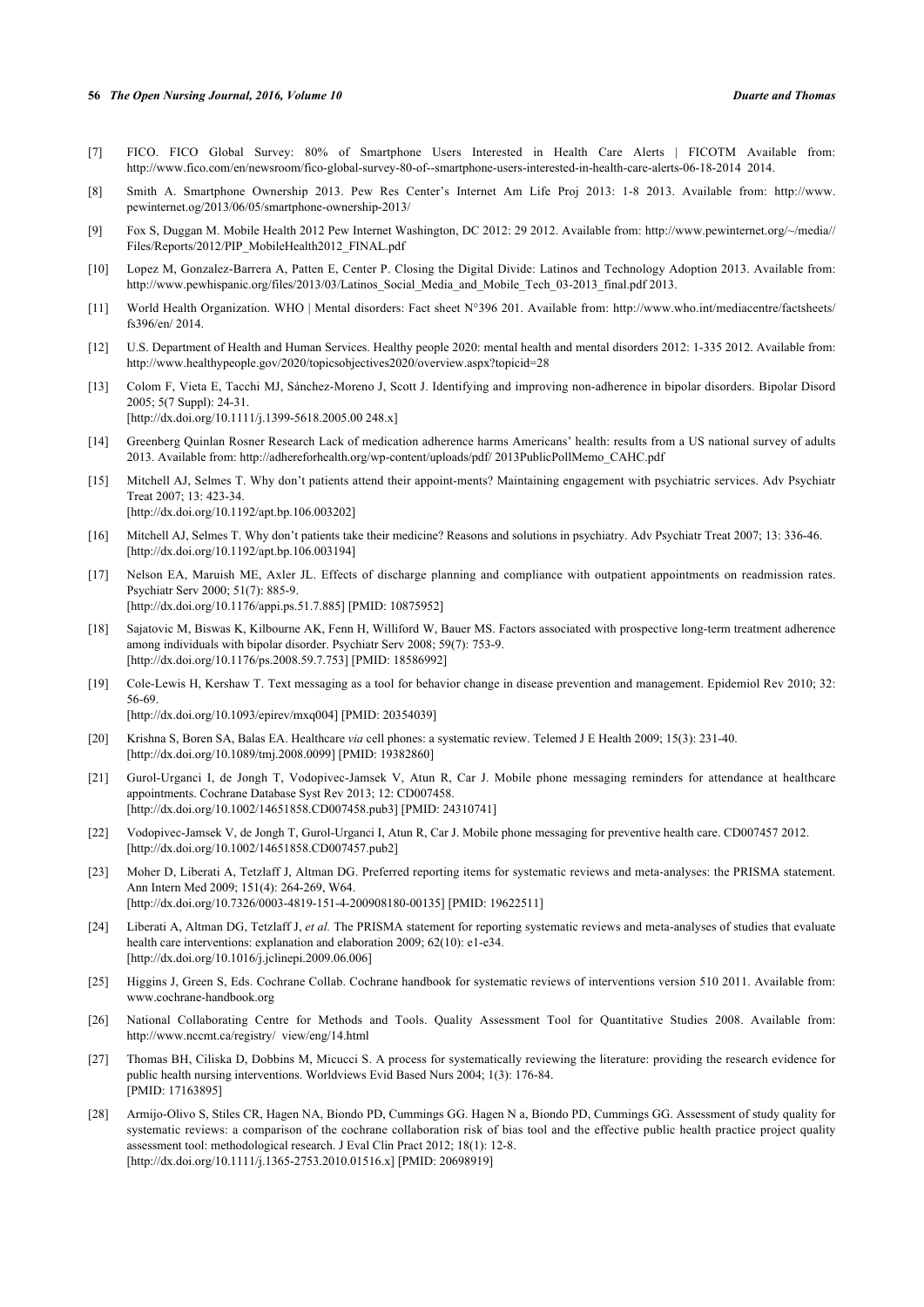- <span id="page-12-0"></span>[29] Agyapong VI, Ahern S, McLoughlin DM, Farren CK. Supportive text messaging for depression and comorbid alcohol use disorder: singleblind randomised trial. J Affect Disord 2012; 141(2-3): 168-76. [\[http://dx.doi.org/10.1016/j.jad.2012.02.040\]](http://dx.doi.org/10.1016/j.jad.2012.02.040) [PMID: [22464008](http://www.ncbi.nlm.nih.gov/pubmed/22464008)]
- <span id="page-12-9"></span>[30] Allen B Jr, Bazargan-Hejazi S. Evaluating a tailored intervention to increase screening mammography in an urban area. J Natl Med Assoc 2005; 97(10): 1350-60. [PMID: [16353657\]](http://www.ncbi.nlm.nih.gov/pubmed/16353657)
- <span id="page-12-16"></span>[31] Arora S, Burner E, Terp S, Nok Lam C, Nercisian A, Bhatt V, *et al.* Improving attendance at post-emergency department follow-up *via* automated text message appointment reminders: a randomized controlled trial. Acad Emerg Med 2014; 22 [\[http://dx.doi.org/10.1111/acem.12503\]](http://dx.doi.org/10.1111/acem.12503) [PMID: [25388481](http://www.ncbi.nlm.nih.gov/pubmed/25388481)]
- <span id="page-12-17"></span>[32] Arora S, Peters AL, Agy C, Menchine M. A mobile health intervention for inner city patients with poorly controlled diabetes: proof-ofconcept of the TExT-MED program. Diabetes Technol Ther 2012; 14(6): 492-6. [\[http://dx.doi.org/10.1089/dia.2011.0252\]](http://dx.doi.org/10.1089/dia.2011.0252) [PMID: [22524591](http://www.ncbi.nlm.nih.gov/pubmed/22524591)]
- <span id="page-12-10"></span>[33] Arora S, Peters AL, Burner E, Lam CN, Menchine M. Trial to examine text message-based mHealth in emergency department patients with diabetes (TExT-MED): a randomized controlled trial. In: Ann Emerg Med . 2014; 62: pp. (e6)745-54. [\[http://dx.doi.org/10.1016/j.annemergmed.2013.10.012](http://dx.doi.org/10.1016/j.annemergmed.2013.10.012)] [PMID: [24225332\]](http://www.ncbi.nlm.nih.gov/pubmed/24225332)
- <span id="page-12-1"></span>[34] Ashing K, Rosales M. A telephonic-based trial to reduce depressive symptoms among Latina breast cancer survivors. Psychooncology 2014; 23(5): 507-15. [\[http://dx.doi.org/10.1002/pon.3441\]](http://dx.doi.org/10.1002/pon.3441) [PMID: [24217994](http://www.ncbi.nlm.nih.gov/pubmed/24217994)]
- <span id="page-12-4"></span>[35] Aubert RE, Fulop G, Xia F, Thiel M, Maldonato D, Woo C. Evaluation of a depression health management program to improve outcomes in first or recurrent episode depression. Am J Manag Care 2003; 9(5): 374-80. [PMID: [12744299\]](http://www.ncbi.nlm.nih.gov/pubmed/12744299)
- <span id="page-12-2"></span>[36] Badger TA, Segrin C, Hepworth JT, Pasvogel A, Weihs K, Lopez AM. Telephone-delivered health education and interpersonal counseling improve quality of life for Latinas with breast cancer and their supportive partners. Psychooncology 2013; 22(5): 1035-42. [\[http://dx.doi.org/10.1002/pon.3101\]](http://dx.doi.org/10.1002/pon.3101) [PMID: [22573418](http://www.ncbi.nlm.nih.gov/pubmed/22573418)]
- <span id="page-12-5"></span>[37] Burda C, Haack M, Duarte AC, Alemi F. Medication adherence among homeless patients: a pilot study of cell phone effectiveness. J Am Acad Nurse Pract 2012; 24(11): 675-81. [\[http://dx.doi.org/10.1111/j.1745-7599.2012.00756.x\]](http://dx.doi.org/10.1111/j.1745-7599.2012.00756.x) [PMID: [23088699](http://www.ncbi.nlm.nih.gov/pubmed/23088699)]
- <span id="page-12-18"></span>[38] Castle T, Cunningham MA, Marsh GM. Antidepressant medication adherence *via* interactive voice response telephone calls. Am J Manag Care 2012; 18(9): e346-55. [PMID: [23009333\]](http://www.ncbi.nlm.nih.gov/pubmed/23009333)
- <span id="page-12-6"></span>[39] Cook PF, Emiliozzi S, Waters C, El Hajj D. Effects of telephone counseling on antipsychotic adherence and emergency department utilization. Am J Manag Care 2008; 14(12): 841-6. [PMID: [19067501\]](http://www.ncbi.nlm.nih.gov/pubmed/19067501)
- <span id="page-12-3"></span>[40] Ell K, Katon W, Xie B, *et al.* One-year postcollaborative depression care trial outcomes among predominantly Hispanic diabetes safety net patients 2011. [\[http://dx.doi.org/10.1016/j.genhosppsych.2011.05.018](http://dx.doi.org/10.1016/j.genhosppsych.2011.05.018)]
- <span id="page-12-11"></span>[41] Evans WD, Wallace JL, Snider J. Pilot evaluation of the text4baby mobile health program. BMC Public Health 2012; 12: 1031-40. [\[http://dx.doi.org/10.1186/1471-2458-12-1031\]](http://dx.doi.org/10.1186/1471-2458-12-1031) [PMID: [23181985](http://www.ncbi.nlm.nih.gov/pubmed/23181985)]
- <span id="page-12-12"></span>[42] Fischer HH, Moore SL, Ginosar D, *et al.* Care by cell phone: text messaging for chronic disease management. Am J Manag Care 2012; 18(2): e42-7. [PMID: [22435883\]](http://www.ncbi.nlm.nih.gov/pubmed/22435883)
- <span id="page-12-7"></span>[43] Galloway GP, Coyle JR, Guillén JE, Flower K, Mendelson JE. A simple, novel method for assessing medication adherence: capsule photographs taken with cellular telephones. J Addict Med 2011; 5(3): 170-4. [\[http://dx.doi.org/10.1097/ADM.0b013e3181fcb5fd\]](http://dx.doi.org/10.1097/ADM.0b013e3181fcb5fd) [PMID: [21844832](http://www.ncbi.nlm.nih.gov/pubmed/21844832)]
- <span id="page-12-13"></span>[44] Grzywacz JG, Quandt SA, Marín A, *et al.* Feasibility of interactive voice response methods in health behavior research with immigrant Latinos 2013.
	- [\[http://dx.doi.org/10.5993/AJHB.37.2.11\]](http://dx.doi.org/10.5993/AJHB.37.2.11)
- <span id="page-12-19"></span>[45] Kolodziejczyk JK, Norman GJ, Barrera-Ng A, *et al.* Feasibility and effectiveness of an automated bilingual text message intervention for weight loss: pilot study. J Med Internet Res Protoc 2013; 2(2): e48. [\[http://dx.doi.org/10.2196/resprot.2789](http://dx.doi.org/10.2196/resprot.2789)] [PMID: [24200517\]](http://www.ncbi.nlm.nih.gov/pubmed/24200517)
- <span id="page-12-14"></span>[46] Lorig K, Ritter PL, Villa F, Piette JD. Spanish diabetes self-management with and without automated telephone reinforcement: two randomized trials. Diabetes Care 2008; 31(3): 408-14. [\[http://dx.doi.org/10.2337/dc07-1313](http://dx.doi.org/10.2337/dc07-1313)] [PMID: [18096810\]](http://www.ncbi.nlm.nih.gov/pubmed/18096810)
- <span id="page-12-8"></span>[47] Rosen CS, Tiet QQ, Harris AH, *et al.* Telephone monitoring and support after discharge from residential PTSD treatment: a randomized controlled trial. Psychiatr Serv 2013; 64(1): 13-20. [\[http://dx.doi.org/10.1176/appi.ps.201200142\]](http://dx.doi.org/10.1176/appi.ps.201200142) [PMID: [23117443](http://www.ncbi.nlm.nih.gov/pubmed/23117443)]
- <span id="page-12-15"></span>[48] Sieverdes J, Patel S, Davidson L, Treiber F. mHealth medication and blood pressure self-management program in Hispanic hypertensives: a